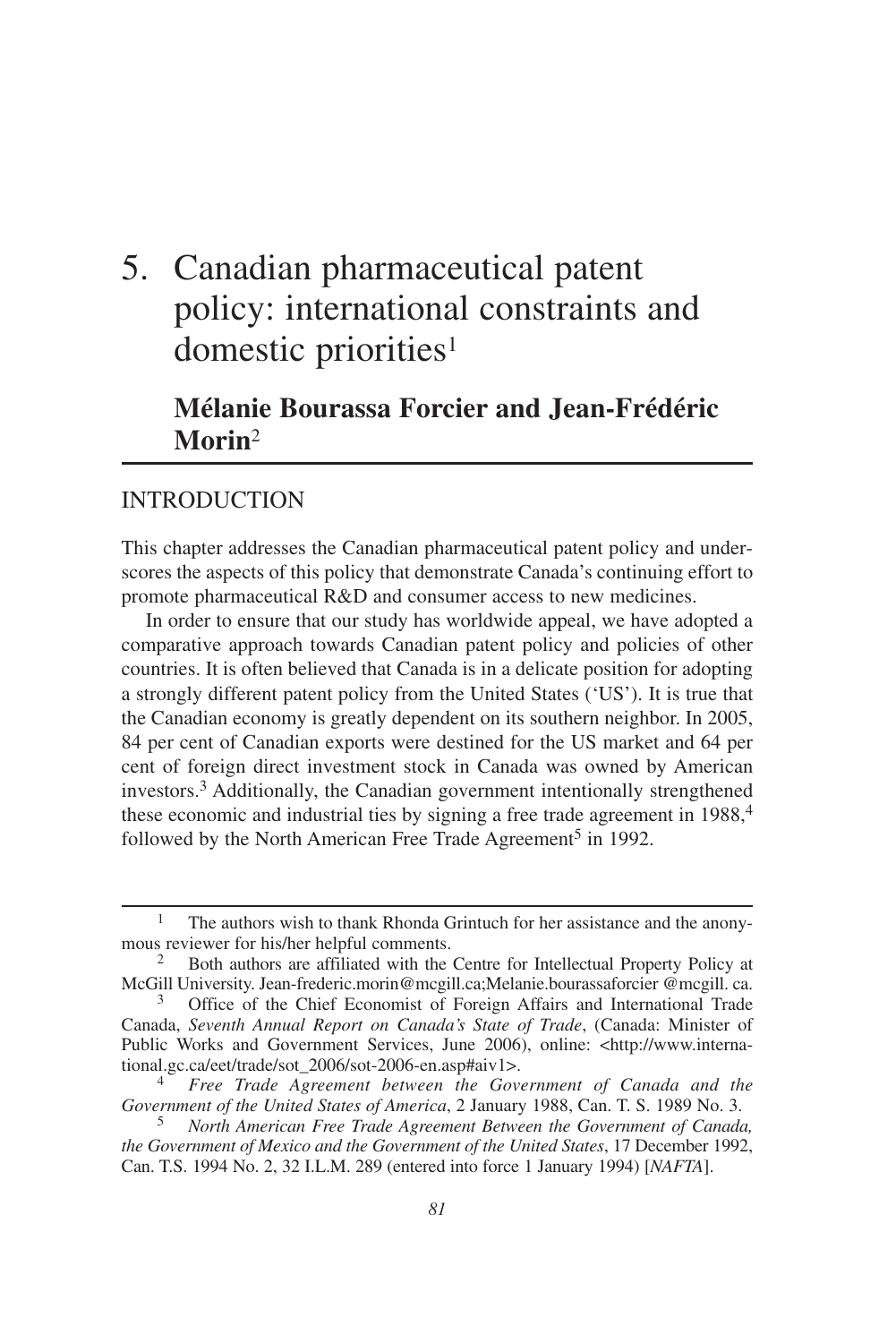#### 82 *Industrial property*

Nevertheless, our study reveals that during the last century Canada did not hesitate to depart from the US model to design a unique patent policy for pharmaceuticals products. While the U.S. patent policy mostly reflects libertarian values, the history of the Canadian patent policy, although increasingly imprinted by US influences, reveals a Canadian philosophy for justice in access to health care services. One could even argue that universal access to health services is an integral component of the Canadian identity and a source of national pride. In 2004, Tommy Douglas, a politician known as Canada's father of Medicare, was named the Greatest Canadian of all time in a nationwide contest casting over 1.2 million votes.

Although the federal government consistently took into account the objective of providing fair access to pharmaceutical products in its patent policy, the *Constitution Act*<sup>6</sup> of 1867, s. 92(7), provides the provinces and territories with the exclusive power to deliver health care services. While the federal government has jurisdiction over patents and the initial approval of prescription drugs, it is the provincial governments that pay for drugs dispensed in facilities providing hospital care and administer public drug insurances.7 Interestingly enough, a province can use its purchasing power and capacity to pay higher prices as policy tools, in combination with fiscal policies, to attract pharmaceutical investments. The end result is a sharp asymmetry in the geographical distribution of the pharmaceutical industry. While most generic companies, including Apotex, the largest Canadian-owned pharmaceutical company, are headquartered in the province of Ontario, many transnational innovative companies established their Canadian operations in the province of Quebec.

This continuous concern to provide access to pharmaceutical products, and the capacity to create incentives for investments in R&D by other means, contribute to the uniqueness of the Canadian patent policy. In many ways, this Canadian experience could be of interest to large developing countries with significant generic manufacturing capacities, foreign investment in the pharmaceutical sector, and numerous international IP obligations. These countries should nevertheless find in this study a sign that, even in presence of international trade agreements, there is always room to make medicines more accessible.

Each of the six following ss. presents past or present distinctive features of the Canadian patent policy, following a roughly chronological order. To begin, we provide an overview of the history of compulsory license rights in Canada.

<sup>6</sup> *Constitutional Act, 1867* (U.K.), 30 & 31 Vict., c. 3, reprinted in R.S.C. 1985, App. II, No. 5.

<sup>7</sup> Aslam H. Anis, 'Pharmaceutical Policies in Canada: Another Example of Federal-Provincial Discord' (2000) 162:4 Canadian Medical Association Journal 523 at 523.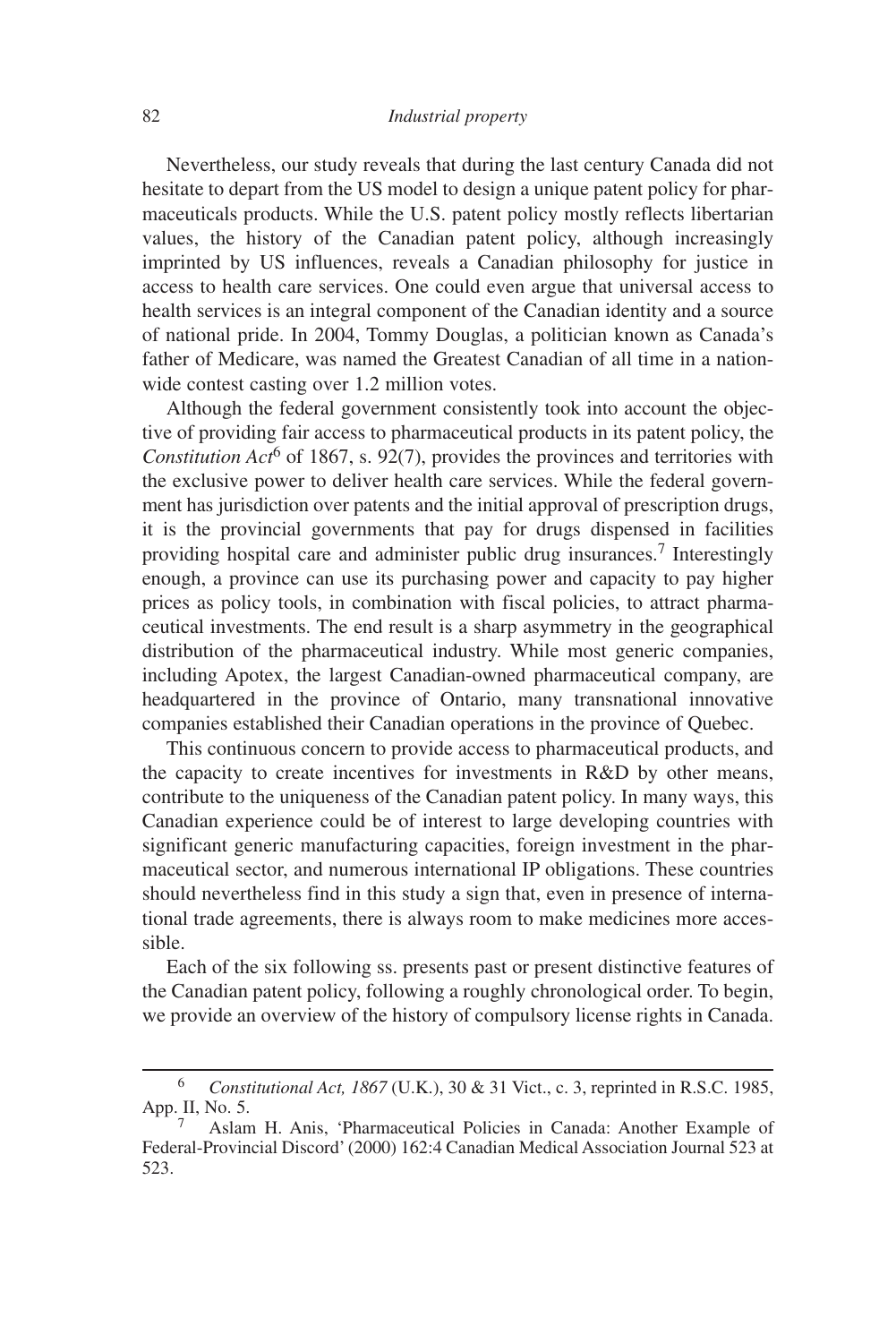For a length of time, compulsory licenses were considered an essential tool for containing drug expenditures in Canada. In the third section, we describe the uniqueness of the Canadian price regulations scheme and focus on the role of the Patented Medicine Prices Review Board (PMPRB), a federal organization created to control drug prices. Following this analysis, we highlight the 'early working' and 'stockpiling' exceptions introduced to limit the negative impact of restricted compulsory license rights on the access to medicines. In the fifth section, we draw attention to the Canadian *Notice of Compliance Regulations*. These regulations, sometimes qualified as 'automatic injunction tools' available to the pharmaceutical industry, were, in turn, created in response to the early working and stockpiling exceptions in an effort to keep the balance of the Canadian patent policy. The sixth section of this chapter provides a review of the history of the different patent terms that have existed in Canada. In contrast to its American and European counterparts, Canada has not provided the industry with a patent term restoration to compensate delays in drugs'approval. However, as explained in the following section, the Canadian government has recently granted the industry an 8-year clinical data protection. This chapter ends as it started, with a review of the Canadian compulsory licences policy. While the earlier regime was abandoned to comply with NAFTA requirements, the federal government amended its patent law in 2004, following a WTO decision authorizing compulsory licensing to provide countries with insufficient manufacturing capacities.

#### A SPECIAL REGIME OF COMPULSORY LICENCES

Past and present Canadian policies regarding compulsory licences are often provided as an example to (or not to) follow. Jerome Reichman and Catherine Hasenzahl from Duke University suggest that Canada's historical use of compulsory licences could inspire policy makers in developing countries.<sup>8</sup> From another perspective, Harvey Bale, of the International Federation of Pharmaceutical Manufacturers Association, used the Canadian example to demonstrate that the abandonment of a generous compulsory licensing system could foster local investment in R&D.<sup>9</sup> Although it is difficult to establish

<sup>8</sup> Jerome H. Reichman & Catherine Hasenzahl, 'Non-voluntary Licensing of Patented Inventions: The Canadian Experience' (2002), online: <http://www.iprsonline. org/unctadictsd/docs/reichman\_hasenzahl\_Canada.pdf>.

Dr. Harvey E. Bale Jr., 'The Impact of the Patent System on Research Investment for Developing Countries' (Presentation at the Conference on the International Patent System, Geneva, 2002), online: <http://www.wipo.int/patentagenda/en/meetings/2002/presentations/bale.pdf>.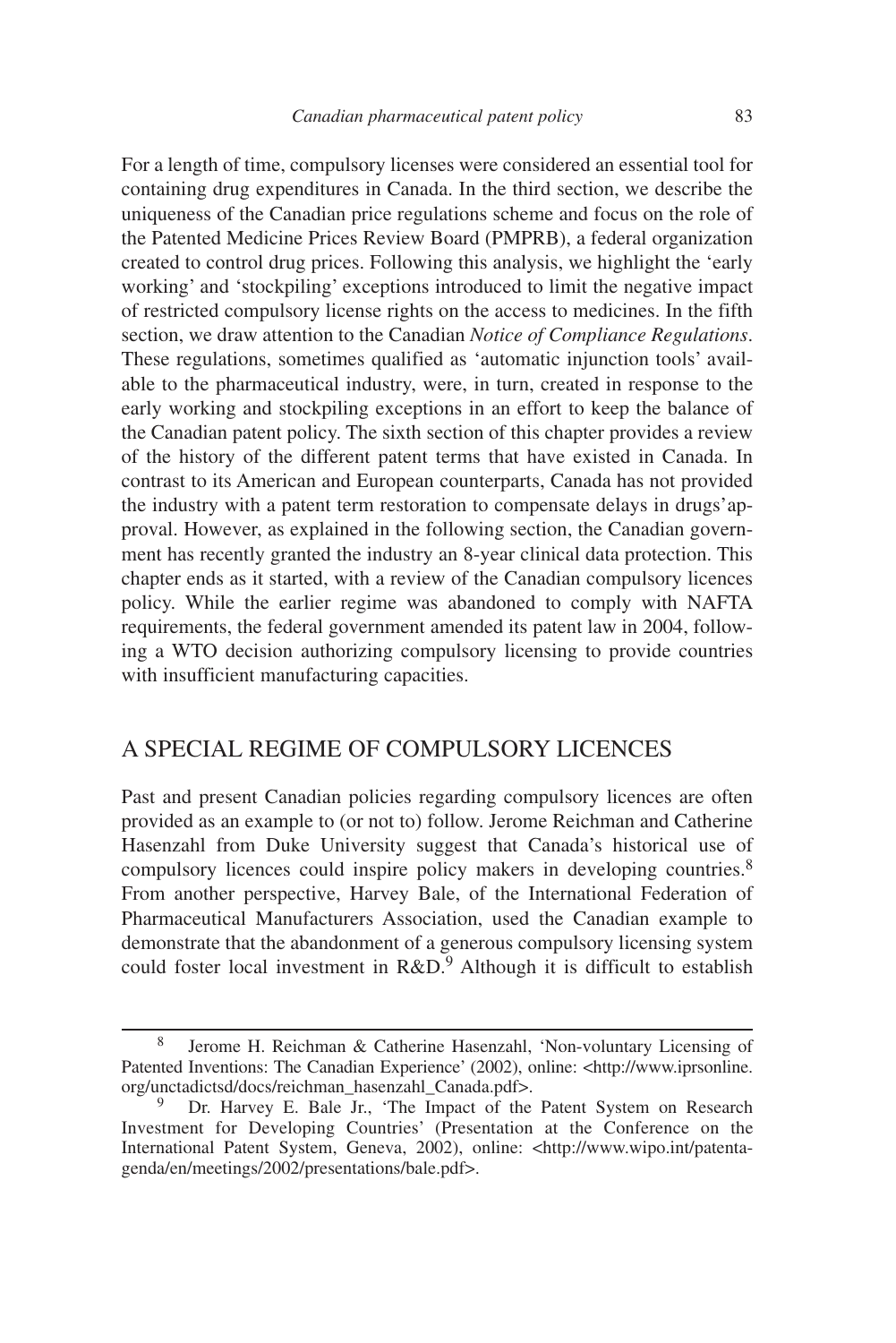which policies are best for developing countries, it is undisputable that the Canadian legal history of compulsory licensing is unique, having undergone radical changes in the early 1990s, announcing broader shifts at the international level.

During most of the twentieth century, Canada had few international obligations with respect to compulsory licensing. The only restriction prescribed by the Paris Convention was a minimum period of time before a compulsory licence could be applied for.<sup>10</sup> Since no international treaty prohibited discrimination in the field of technology, Canada could develop an aggressive policy for compulsory licences on pharmaceutical products. The initial conceptualization of this policy dates back to 1923 when the Parliament adopted a bill, modeled on British patent law, to keep the price of medicines reasonably low and encourage the domestic generic drug industry. Under the regime of the *Patent Act*, any person with an interest in exploiting a patent on foods and medicines was virtually entitled to a 'licence of right' for manufacturing purposes. To obtain a compulsory licence, it was not necessary to demonstrate any abuses of the patentee's rights, failures to work locally, or anticompetitive practices. The only requirement was to manufacture the chemical ingredients in Canada.<sup>11</sup> This single requirement was, in fact, a major impediment and contributed to the modest results of the regime. Since the Canadian market was relatively small, the generic producers had neither the capacity nor the willingness to manufacture the chemical ingredients in Canada.<sup>12</sup> In consequence, until 1969, only 49 applications were submitted, of which 22 were granted.13 Some innovative companies even took advantage of their favorable position and prices of patented medicines became significantly higher in Canada than in other industrialized countries. This failure of the Canadian regime became a major public crisis in the 1960s when Canadian provinces were nationalizing their medical services and beginning to pay for pharma-

<sup>10</sup> *Paris Convention for the Protection of Industrial Property*, 20 March 1883, art. 5A.

<sup>11</sup> Thierry Orlhac, 'The New Canadian Pharmaceutical Compulsory Licensing Provisions or How to Jump Out of the Frying Pan and Into the Fire' (1990), online <http://www.robic.com/publications/Pdf/167E-TO.pdf> at 3 (published in French in  $(1990)$  6 C.I.P.R. 276).

<sup>12</sup> Donald G. McFetridge, 'Intellectual Property, Technology, Diffusion, and Growth in the Canadian Economy' in Robert D. Anderson & Nancy T. Gallini, eds, *Competition Policy and Intellectual Property Rights in the Knowledge-Based Economy* (Calgary: University of Calgary Press, 1998) 65 at 81–2.

Canada, Minister of Supply and Services, Commission of Inquiry on the Pharmaceutical Industry, *The Report of the Commission of Inquiry on the Pharmaceutical Industry* (Ottawa: Queen's Printer, 1985) at 14–15 [*Commission of Inquiry on the Pharmaceutical Industry*].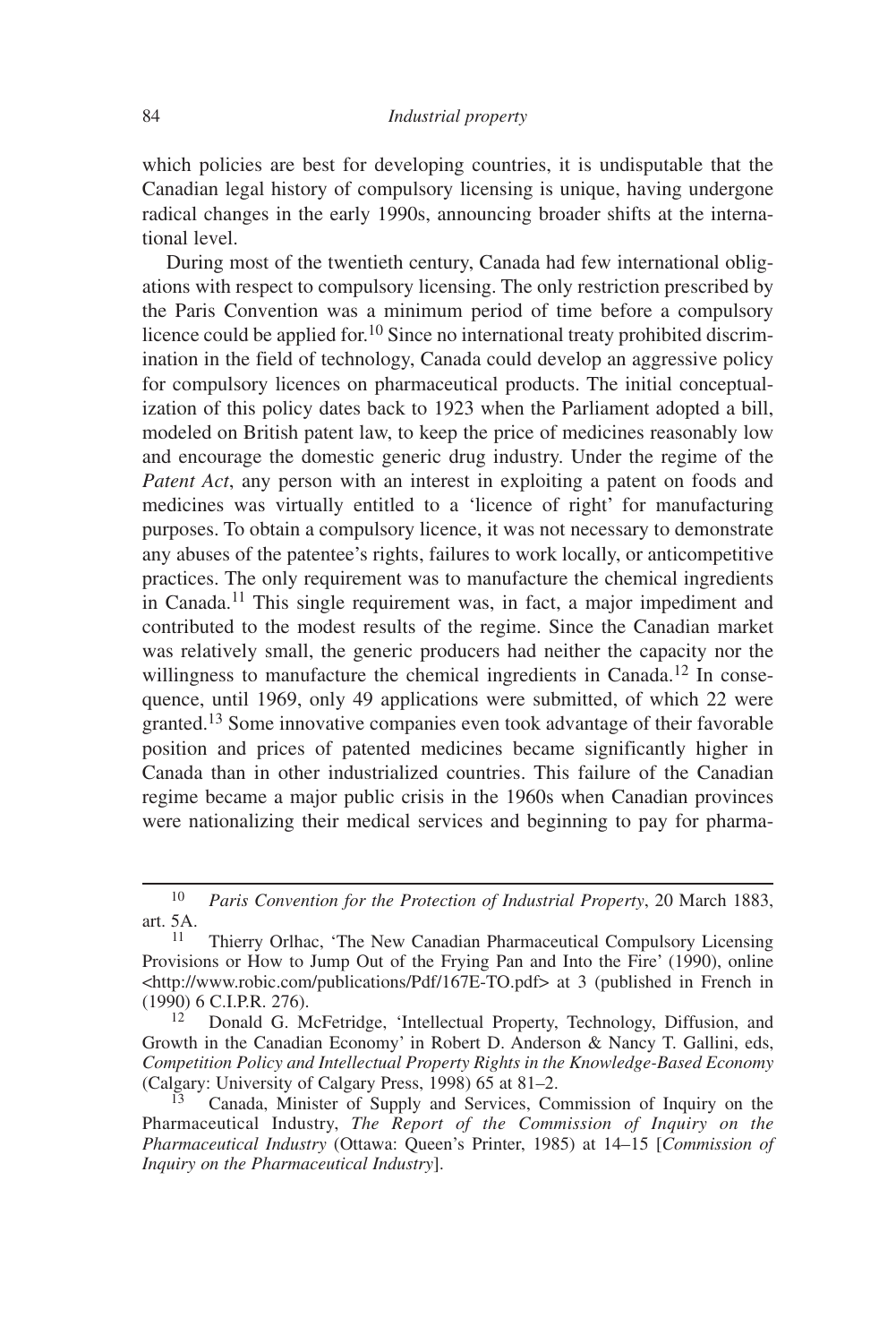ceuticals. A Royal Commission established by the government and a special Parliamentary committee investigated the issue and concluded that the regime needed to be reformed.<sup>14</sup>

This reform occurred in 1969 when the Canadian Parliament amended its *Patent Act*. According to the amendment,<sup>15</sup> any person could apply for a compulsory license to import medicines or bulk active ingredients produced with patented processes. The Commissioner of Patents was required to grant the licence unless he saw 'good reasons' not to, with the result that most licence applications filed and not abandoned were granted.

The reform had immediate consequences. In the two decades following the enactment of these provisions, 1030 applications were filed and 613 licenses were granted.<sup>16</sup> The generic industry significantly increased its market share and drug prices decreased substantially. According to the report of the Eastman Commission of Inquiry on the Pharmaceutical Industry, Canadians saved more than 210 millions dollars per year as a result of the 1969 amendment.17 More surprisingly, investments in R&D in the pharmaceutical sector did not experience major fluctuations.<sup>18</sup>

Despite these positive results, Canada was under diplomatic pressure to move away from its policy. At the end of the 1980s, while a bilateral free trade agreement with the US was under negotiation, the Reagan Administration used the access to the large American market to pressure the Canadian government.<sup>19</sup> It also threatened the Canadian government with trade sanctions by adding the Canadian compulsory licensing regime for pharmaceutical products to the Special 301 Watch List. Consequently, Bill C-22, amending the

<sup>18</sup> *Ibid.* at 62–63, 230.<br><sup>19</sup> David L. French

<sup>14</sup> Canada, Department of Justice, Restrictive Trade and Practices Commission, *Report Concerning the Manufacture, Distribution and Sale of Drugs* (Ottawa: Queen's Printer, 1963); Canada, Royal Commission on Health Services, *Report of the Royal Commission on Health Services* (Ottawa: Queen's Printer, 1964); Canada, House of Commons, Special Committee on Drug Costs and Prices*, Report of the Standing Committee on Drug Costs and Prices* (Ottawa: Queen's Printer, 1966).

<sup>15</sup> *Act to Amend the Patent Act, the Trade Marks Act and the Food and Drug Act*, S.C. 1968–69, c. 49, s. 41(4).<br> $\frac{16}{2}$  Reichman & Hasenz

<sup>16</sup> Reichman & Hasenzahl, *supra* note 8 at 38.

<sup>&</sup>lt;sup>17</sup> *Commission of Inquiry on the Pharmaceutical Industry, supra* note 13 at xvii.<br><sup>18</sup> *Ibid.* at 62, 63, 230

David J. French, 'Patent Law Reform in Canada' (1987) 4 Canadian Intellectual Property Review 337 at 341–2; Giles Gherson 'Free Trade Flash Points: Lumber, Drugs, Publishing are Prickly Issues' *Financial Post* (21 December 1985) at 1; Christopher Scott Harrison, 'Protection of Pharmaceuticals as Foreign Policy: The Canada-U.S. Trade Agreement and Bill C-22 versus the North American Free Trade Agreement and Bill C-91' (2000–01) 26 *North Carolina Journal of International Law and Commercial Regulation* 457–528.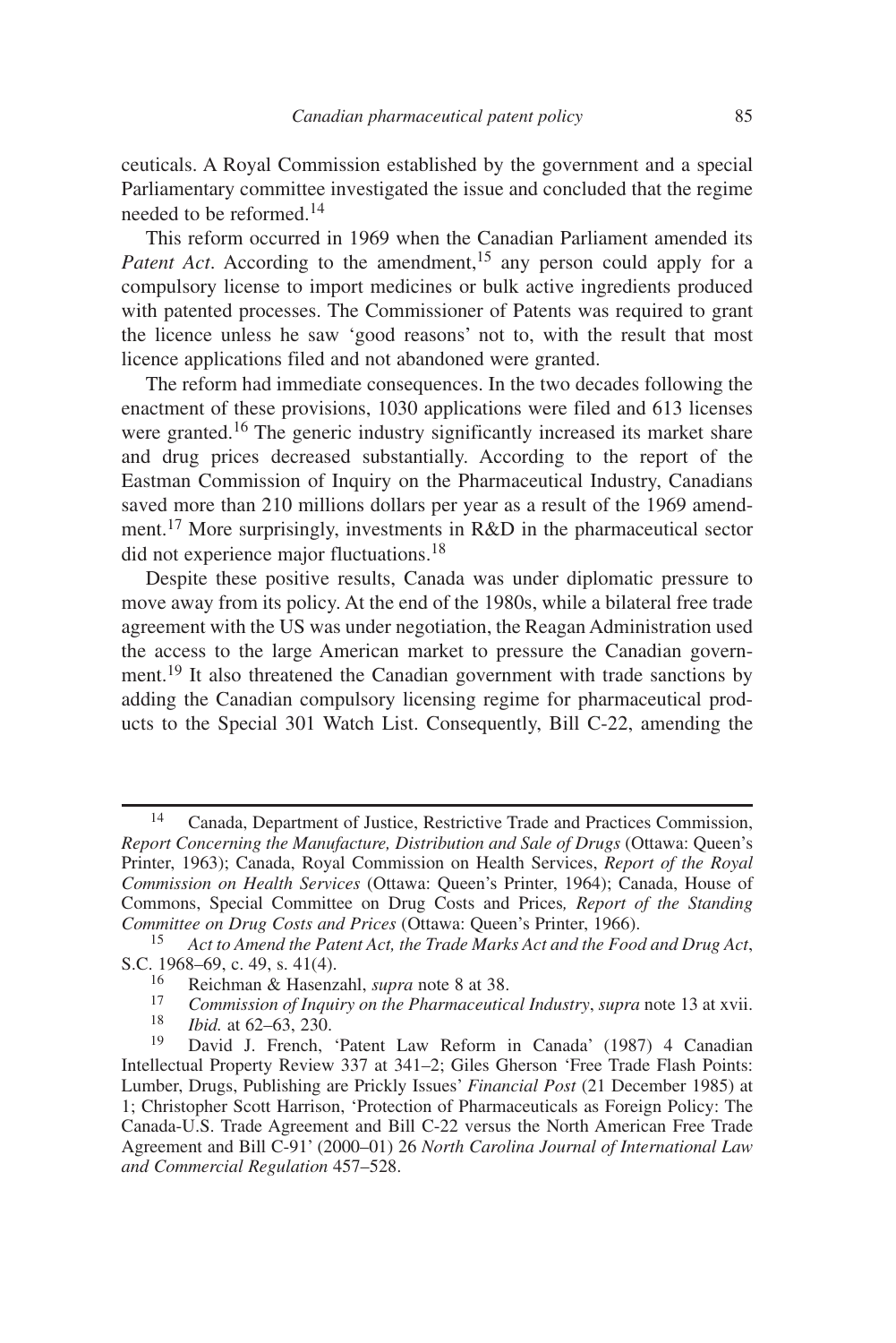Canadian *Patent Act*, was introduced and adopted in 1987.<sup>20</sup> Section 46 of the Bill provided that generic producers could not obtain a compulsory licence until a deferral period of exclusivity had elapsed. On the other hand, it included two discriminatory measures that were heavily condemned by the US government. First, the deferral period varied with whether the generic drugs would be imported or locally manufactured. It could be reduced from ten to seven years if production occurred in Canada. Second, the amendment excluded patented pharmaceutical products invented or developed in Canada from the application under the compulsory licenses regime. This 'Made-in-Canada' policy was obviously adopted to encourage local investment more than to alleviate criticism from the US and transnational corporations.

Not surprisingly, 'the Canadian reform of 1987 became emblematic of the type of regime the United States Trade Representative would challenge in the course of regional and international trade negotiations'.21 Pressure on the Canadian government reached an unprecedented level during the negotiation of *NAFTA*. <sup>22</sup> The US government especially condemned the less favorable treatment given by the Canadian regime to pharmaceutical products, inventions made outside Canada and imported generics. Accordingly, Canada traded a privileged access to US market against a reinforced protection of its intellectual property rights, including a provision that made patents 'available and patent rights enjoyable without discrimination as to the field of technology, the territory of the Party where the invention was made and whether products are imported or locally produced'.<sup>23</sup> This provision forced Canada to abolish its special regime of compulsory licensing for patented medicines, which it did in 1993, through the adoption of the Bill C-91.

*NAFTA*'s rule on non-discrimination was duplicated in the *TRIPs Agreement*<sup>24</sup> with the consequence that no other WTO member could follow the Canadian experience on compulsory licensing. Nevertheless, another specificity of the Canadian system, the Patented Medicine Prices Review

<sup>20</sup> *An Act to amend the Patent Act and to provide for certain matters in relation thereto*, S.C. 1987, c. 41.<br><sup>21</sup> Rejohman & Ha

<sup>21</sup> Reichman & Hasenzahl, *supra* note 8 at 42.

Joel Lexchin, 'Globalization, Trade Deals and Drugs: Heads, the Industry Wins; Tails, Canada Loses' (November 2001) 2:8 Canadian Centre for Policy Alternatives, Briefing Paper Series: Trade and Investment 1 at 2–3; Maryse Robert, *Negotiating NAFTA: Explaining the Outcome in Culture, Textiles, Autos, and Pharmaceuticals* (Toronto: University of Toronto Press, 2000) at 298.<br><sup>23</sup> *NAETA* sunga pote 5, Article 1703

<sup>23</sup> *NAFTA*, *supra* note 5, Article 1703.

<sup>24</sup> *Agreement on Trade-Related Aspects of Intellectual Property Rights*, Annex 1C of the *Marrakesh Agreement establishing the World Trade Organization*, signed in Marrakesh, Morocco on 15 April 1994 (entered into force on 1 January 2005), art. 27(1) [*TRIPs*].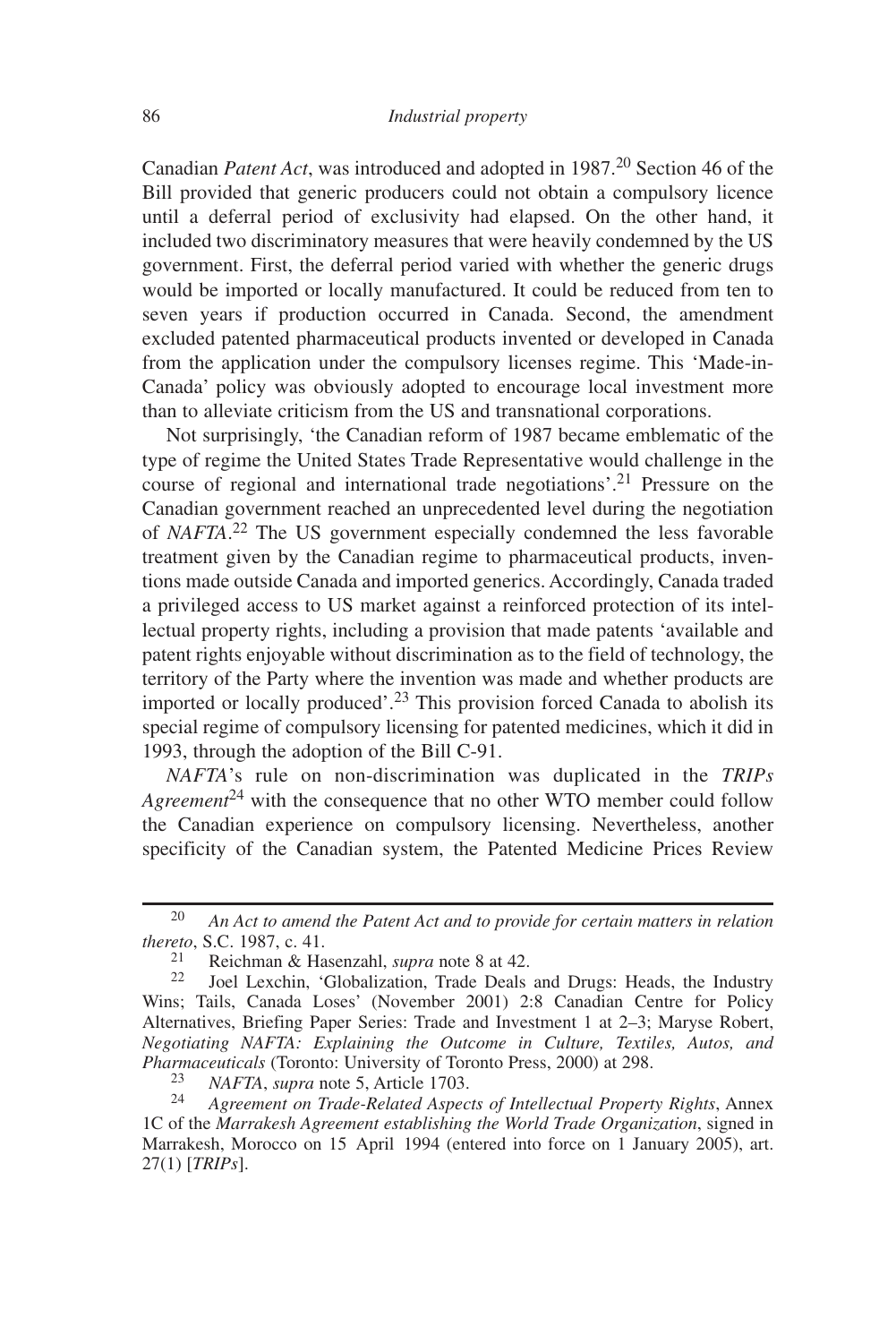Board (PMPRB), created by the Bill C-22 in 1987 to compensate for the effect of the new restrictions on compulsory licenses through price control, is not prohibited by multilateral treaties and can serve as an alternative model for countries wishing to maintain low drug prices.

## THE UNIQUENESS OF THE CANADIAN DRUG PRICE REGULATIONS

As mentioned in an OECD report, $2<sup>5</sup>$  all OECD countries use some form of price control regulations in order to contain drug expenditures. What distinguishes Canada from other countries is the federal government's direct price control, which is suppletive to provincial price regulations and exclusive to patented drugs.

Drug price regulations in Canada were originally part of the provincial jurisdiction. Provincial drug price regulations, however, only apply for public drug coverage. Therefore, private insurers could theoretically decide not to follow the different provincial pricing schemes. Each province has a distinct drug coverage policy. Some provinces, such as Quebec, offer comprehensive public drug coverage while others only offer catastrophic drug insurance.<sup>26</sup> Each province determines the criteria for reimbursing (or not) a new drug under the public coverage. For example, British Columbia has created a reference-pricing scheme. In this scheme, drugs with the same therapeutic effects are clustered into different groups. A drug will be fully reimbursed by the province if its price is equal to, or below, the reference price. This reference price is, in British Columbia, that of the most cost-effective drug within each group (a reference price could also be an average price of the lowest price for a drug within a group). Other provinces, such as Ontario or Quebec, have decided not to follow the British Columbia model and have preferred to limit their policy to the reimbursement of generic drugs, once marketed.<sup>27</sup> To this end, Quebec has created the '15-year rule' as part of its effort to attract R&D investments from the brand-name industry. According to this rule, brand-name drugs can be reimbursed for 15 years after they are marketed in Quebec even if generic drugs are available. This rule is highly criticized by the generic industry and it is not clear whether it effectively helps the province to attract

<sup>25</sup> Valérie Paris & Elizabeth Docteur, *Pharmaceutical Pricing and Reimbursement Policies in Canada,* OECD Health Working Papers, No. 24 (Paris: OECD, 22 December 2006), online: <http://www.oecd.org/dataoecd/21/40/37868186. pdf $>_{26}$ 

<sup>26</sup> *Ibid.*. <sup>27</sup> *Ibid*. at 20–1.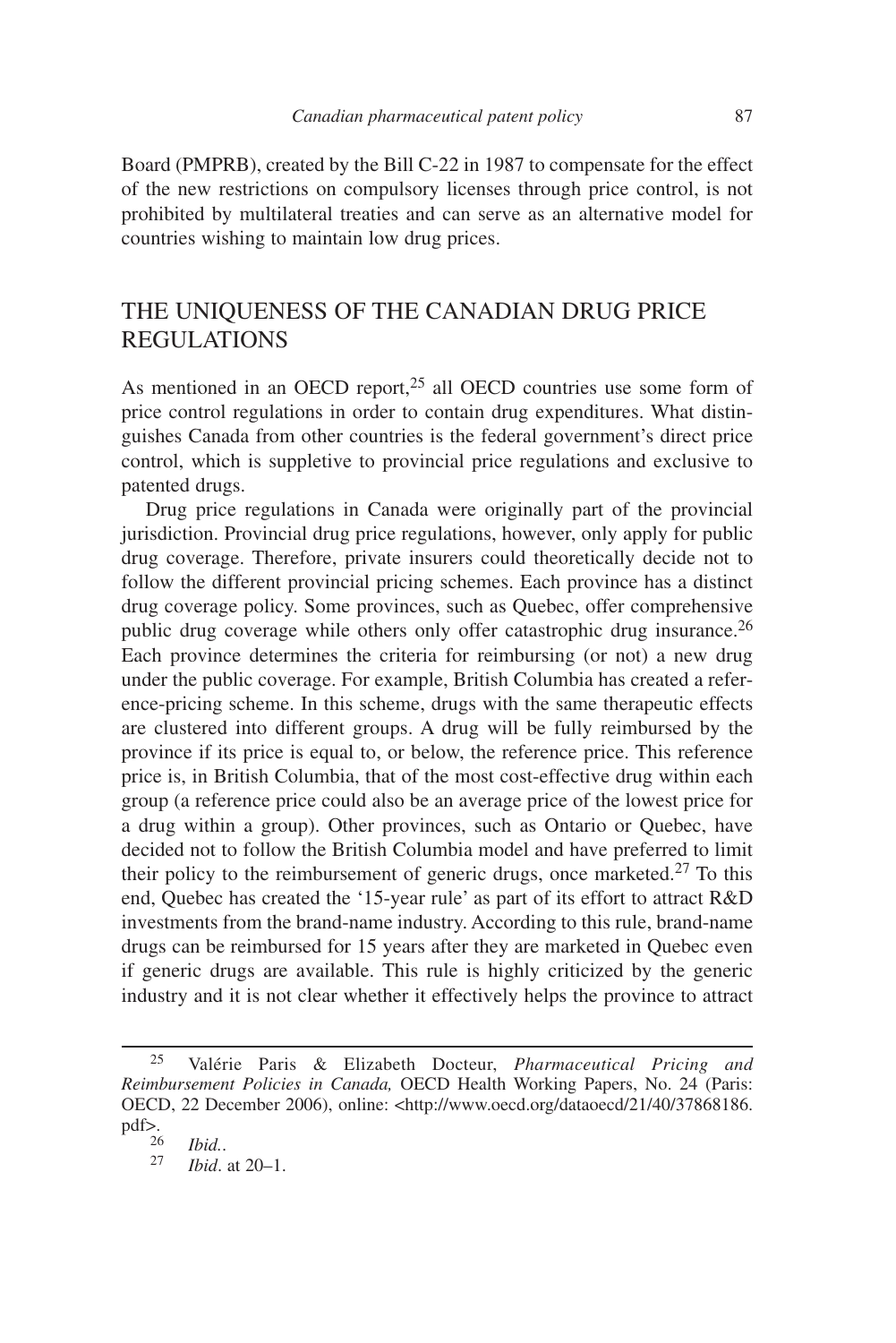R&D investments.<sup>28</sup> Finally, most provinces use positive drug reimbursement lists and have established a 'lowest price' policy. According to this policy, a province will not reimburse a drug if its price is not the lowest among all Canadian provinces.

The provincial drug pricing schemes can be compared to the different pricing schemes existing in countries with public drug coverage, such as the PBS pricing scheme in Australia<sup>29</sup> or the reference pricing scheme in Germany.<sup>30</sup> These schemes could be referred to as 'indirect pricing schemes' since they do not directly regulate the pharmaceutical industry but provide a strong incentive for reducing the price of its drug.

In Canada, in addition to being regulated at the provincial level, patented drug prices are also controlled by a federal, independent and quasi-judicial body, the Patented Medicines Price Review Board (PMPRB). The PMPRB was created by the 1987's amendments to the *Patent Act*, concomitantly to the introduction of limited rights to compulsory licenses. Its creation was a clear attempt to limit the negative impact that restrictive compulsory license rights would have had on drug prices, that is, by limiting generic entry.<sup>31</sup>

The PMPRB's mandate is to protect Canadian consumers from excessive prices for patented drugs prior to or after their marketing. When determining whether a drug is being sold or has been sold at an excessive price, the PMPRB takes different factors into consideration. Only off-factory prices are considered (as opposed to retail prices). In the presence of a breakthrough drug, particular attention is given to the median price for this drug in seven comparable countries: France, Germany, Italy, Sweden, Switzerland, the UK and the US. If the drug contains a small improvement to already existing drugs, the Board will first compare its price with one of the drugs in the same therapeutic class. This price comparison system is, in fact, very similar to those used in other countries, such as in France or Spain, when determining what brand-name drug (patented or not, in this case) can be listed on drug

<sup>28</sup> David Bahan *et al.*, *Les impacts économiques de la « règle des 15 ans » appliquée au remboursement des médicaments innovateurs au Québec* (Québec: Direction des communications du ministère des Finances, 2005), online: <http://www.finances.gouv.qc.ca/documents/feuille/fr/2005\_002.pdf>.

Ken Harvey, 'The Pharmaceutical Benefits Scheme: History, current status and post-election prognosis' *Australian Review of Public Affairs* – *Digest* (2 November 2001), online: <http://www.australianreview.net/digest/2001/11/harvey.html>.

<sup>30</sup> Patricia M. Danzon & Jonathan D. Ketcham, *Reference Pricing of Pharmaceuticals for Medicare: Evidence from Germany, The Netherlands and New Zealand* (Cambridge, Mass.: National Bureau of Economic Research, 2003), online: <http://www.nber.org/papers/w10007>.

Paris & Docteur, *supra* note 25 at 12.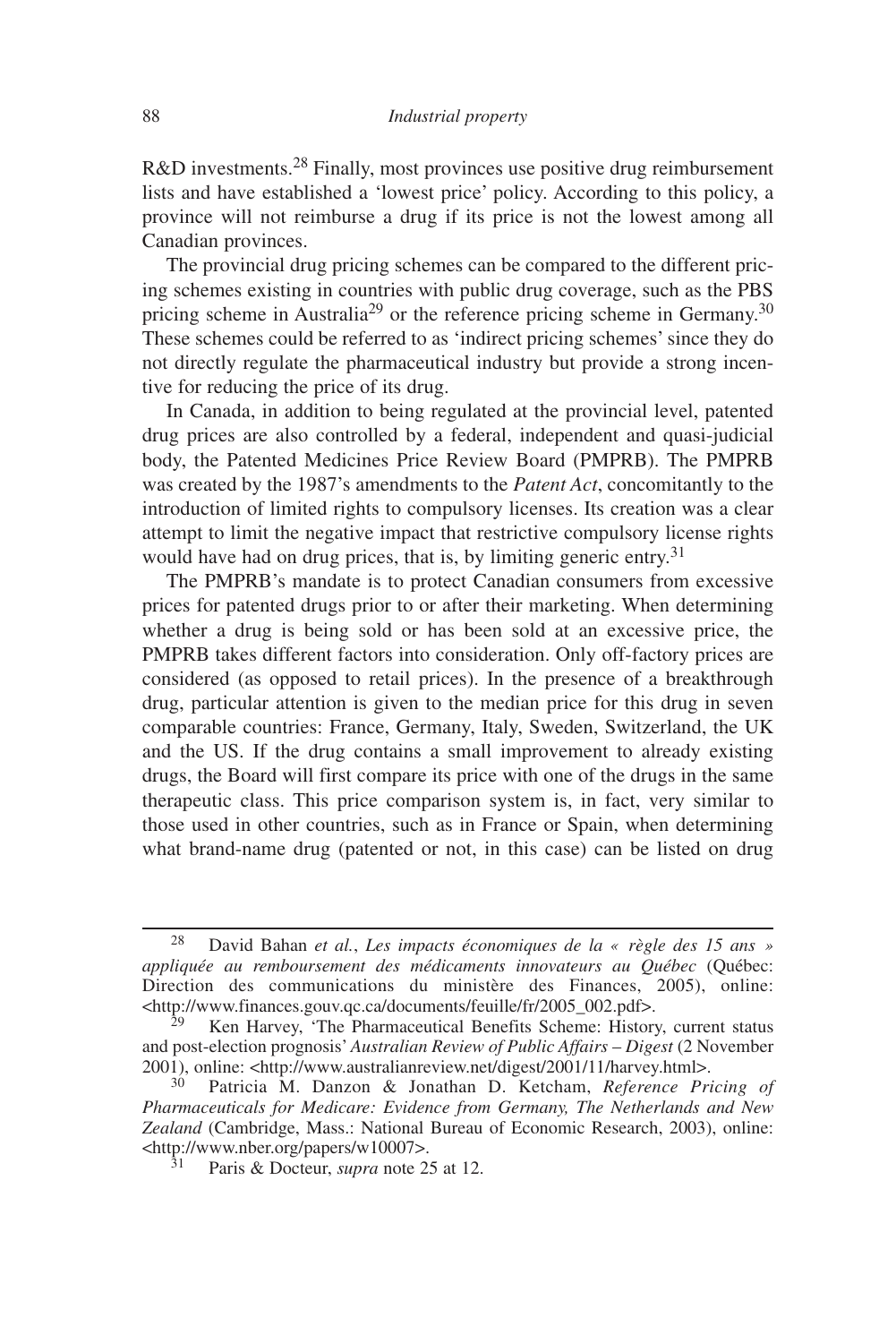formularies. In Canada, patented drug prices cannot, in any case, exceed changes in the Consumer Price Index.

In contrast with other countries, where a drug is not reimbursed if its price exceeds a ceiling price, a Canadian patented drug cannot be marketed if its price is not first approved by the PMPRB. If, once marketed, a drug price becomes excessive in the opinion of the PMPRB, it may either direct the patentee to reduce the price of the drug or any of its marketed drugs in Canada, or order the patentee to compensate the government for the excess in profits having resulted from the sale of the high-priced drug.

It is generally acknowledged that the creation of the PMPRB has been effective in controlling and keeping the price of Canadian patented drugs low. In 1987, before the organization was created, the price of patented drugs was 23 per cent higher than the international median price. After 1987, patented drug prices were reduced considerably and have become, over the last few years, on average, below the international median price.<sup>32</sup> According to the PMPRB's 2005 Annual Report, Canadian prices for patented drugs that year were below those of the US, the UK, Germany and Switzerland but greater than in Italy, France and Sweden.

Although the PMPRB's creation in 1987 was accepted by the pharmaceutical industry, we note a growing pressure from the American Pharmaceutical Association (PhRMA) on the Canadian government to eliminate the review board. This growing pressure has emerged following the US consumers' growing interest in cheap Canadian drugs, which can be up to 40 per cent less expensive than in the US. In fact, some Canadian provinces, particularly Manitoba, are now recognized for the success of Internet Pharmacies whose main business is cross-border-trade of drugs between Canada and the US.<sup>33</sup> Even though the pharmaceutical industry has deployed lobbyists in Canada to urge the government to free-up drug prices, the government keeps sending the signal that the PMPRB will survive. However, due to the industry threat that the exportation of drugs may limit the supply in Canada, it is likely that a law will soon be adopted in Canada to prevent such exportation.

Considering the pharmaceutical industry's general dissatisfaction with restrictive marketing rights, it has occasionally been pointed out that, although effective on controlling drug prices, the PMPRB might have chilled R&D investments in Canada. This argument lacks empirical data due to the difficulty in isolating the specific impact of the 1987 amendments to the *Patent Act*

<sup>32</sup> *Ibid.* at 15.

<sup>33</sup> Brett J. Skinner, *Price Controls, Patents and Cross-Border Internet Pharmacies, Risks to Canada's Drug Supply and International Trading Relations* (2006) The Fraser Institute: Critical Issues Bulletin at 9, online: <http://www. fraserinstitute.org/commerce.web/publication\_details.aspx?pubID=3121>.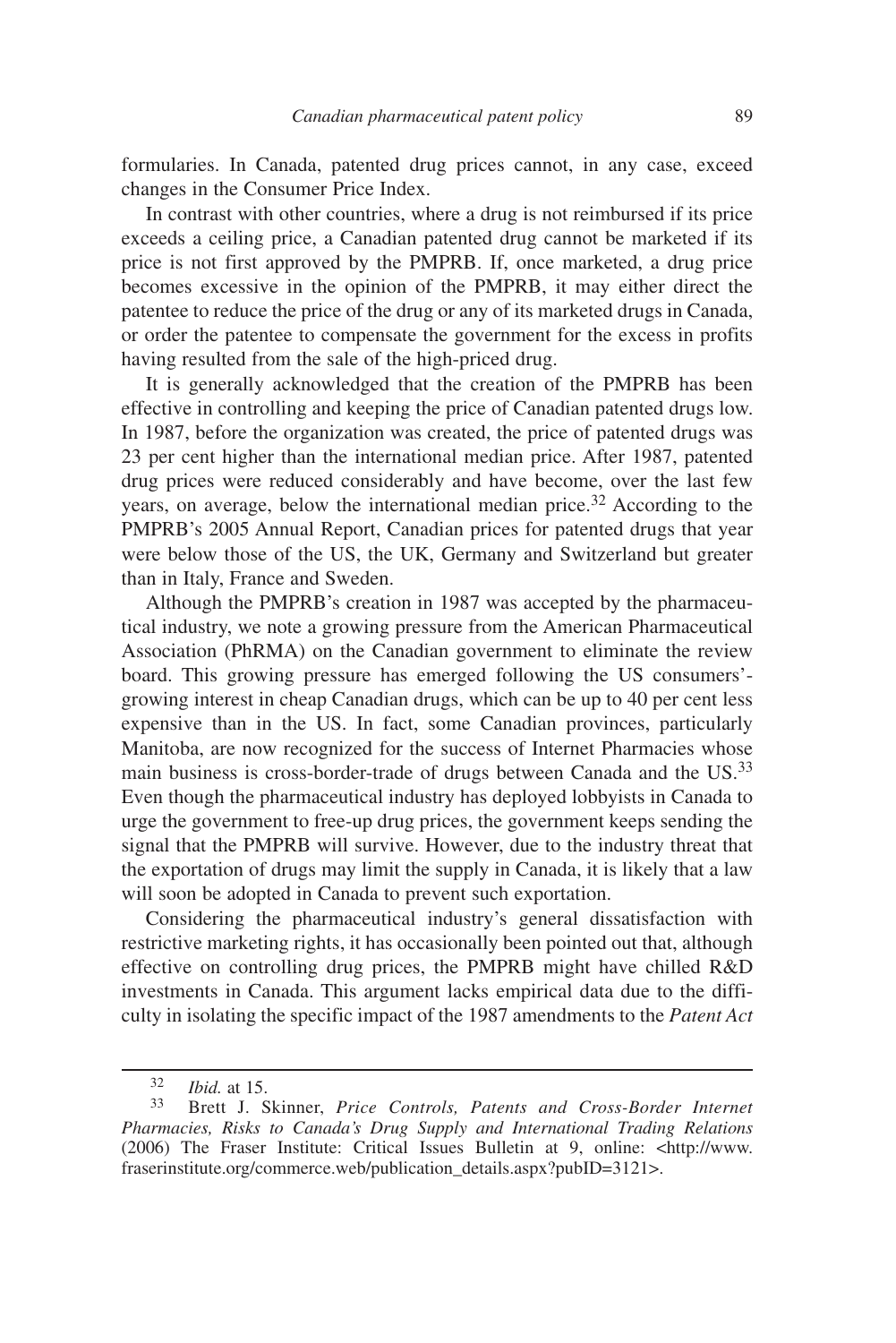which introduced at the same time (1) the PMPRB and (2) limited compulsory licensing rights. This last amendment was precisely aimed at promoting R&D in Canada. Considering the dichotomist effects these amendments might have had on R&D, we are confronted with uncertainty as to the impact one or the other has had on R&D. From the PMPRB's 2005 Annual Report, we note that after 1987, R&D investments have increased. However, we may wonder if these investments would have been higher without the existence of the PMPRB.

#### EXCEPTIONS TO RIGHTS CONFERRED

When the special regime's compulsory licensing on medicines was completely abolished in 1993 to comply with the *NAFTA* and *TRIPS* requirements, the Canadian government sought to maintain the equilibrium of its patent system and ensure access to low-cost drugs. The need to find another policy tool to address cost control in the health care system was especially crucial as the expenditures on therapeutic drugs had dramatically risen between 1975 and 1993.<sup>34</sup> With this objective in mind, the Canadian Parliament introduced two new exceptions to rights conferred by a patent.

The first exception authorized the production, use and sale of a patented invention for the purpose of seeking regulatory approval in Canada or any other country (sometimes referred to as the 'early working exception'). This exception is similar to what is known in the US as the Bolar exception, introduced in 1984 by the *Hatch-Waxman Act*.<sup>35</sup> Since the regulatory approval process needed to demonstrate that a generic drug is equivalent to the brand-name drug takes about 2–3 years, this measure could significantly accelerate the market entry of generic drugs. The second exception, called the stockpiling exception, was a unique Canadian measure, having had no equivalent in European or American law. It allowed generic producers who use the regulatory approval exception to manufacture and store, during the last six months of the patent term, the drugs intended for sale. With these exceptions, generic producers were able to market and sell their products the day after the patent expired.

The regulatory approval and the stockpiling exceptions were, predictably, heavily criticized by innovative pharmaceutical companies.<sup>36</sup> Nevertheless,

<sup>34</sup> Health Canada, Policy and Consultation Branch, *National health expenditures in Canada, 1975–1994* (Ottawa: Supply and Services Canada, 1996).

<sup>35</sup> *Drug Price Competition and Patent Term Restoration Act*, Pub. L. No. 98- 417, 98 Stat. 1585 (1984) [*Hatch-Waxman Act*].

<sup>36</sup> United States Trade Representative, *Special 301 Report* (Washington: United States Trade Representative, 2001).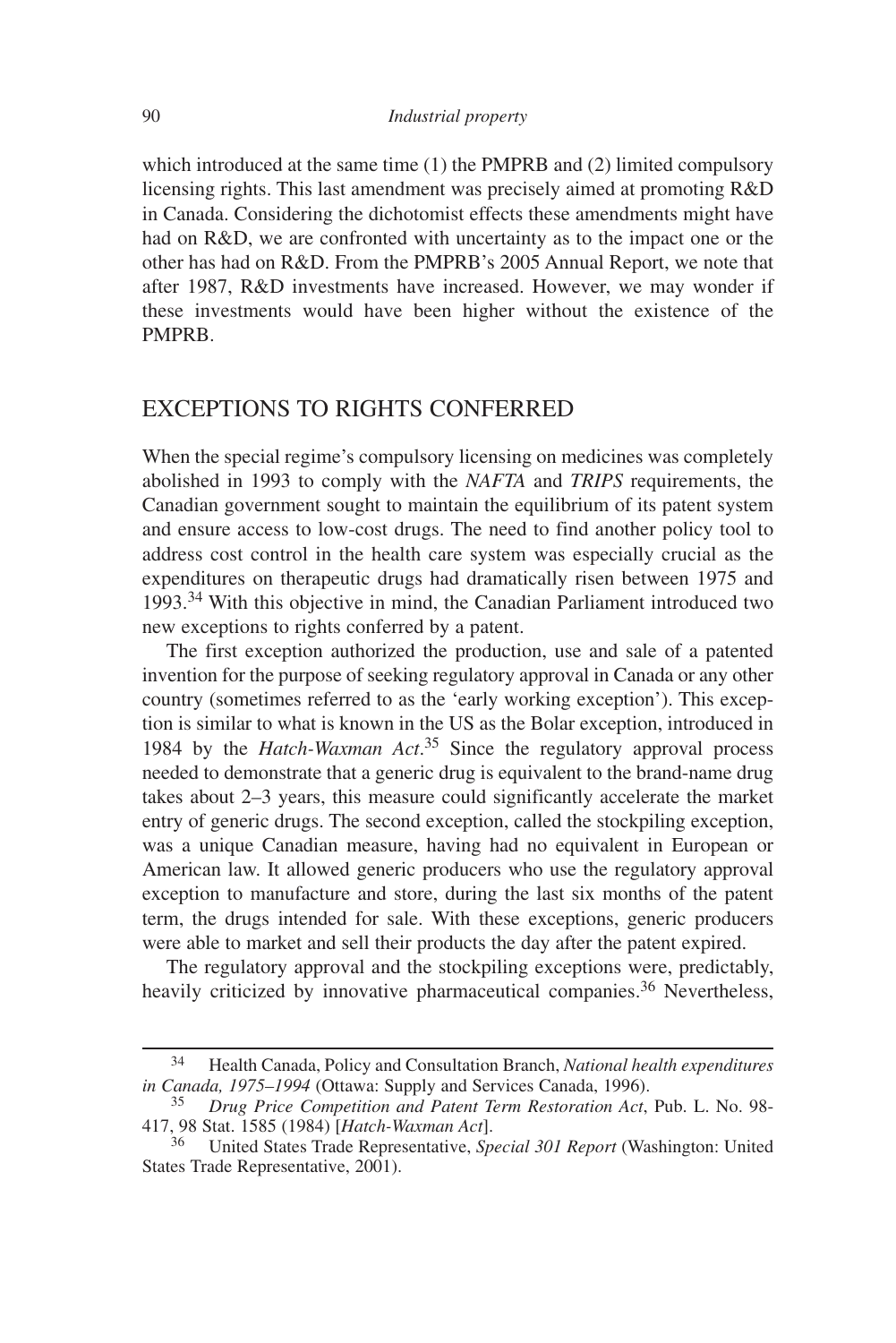they did not succeed in convincing the US government to bring the matter under the WTO dispute settlement mechanism. Drug pricing was a sensitive issue in American politics and the government did not want to put its own Bolar exception at risk.<sup>37</sup> Therefore, European and US companies, through their European branches, turned to the European Commission, which requested the establishment of a WTO panel in 1998.

Canada acknowledged that its exceptions conflicted with the patent rights granted in accordance with Article 28 of the *TRIPs Agreement*, but it claimed that they were exceptions authorized by Article 30 of the Agreement. Consequently, the main task of the Panel was to determine if the two exceptions fulfilled the triple-test of Article 30. Inspired by Article 9(2) of the Berne Convention,38 this provision authorizes exceptions to rights conferred as long as they are limited, do not unreasonably conflict with the normal exploitation of the patent, and do not unreasonably prejudice the legitimate interests of the patent owner.

In its report issued in March 2000, the panel concluded that the exception for regulatory approval could be covered by Article 30. It does not need to be compensated by an extension of the patent term in proportion with the duration of delays caused by the regulatory approval process, as the US did with the *Hatch-Waxman Act*. However, the panel found that the stockpiling exception does not fulfill the triple test. It failed to be limited, as evidenced by the first requirement for authorized exceptions: 'With no limitations at all upon the quantity of production, the stockpiling exception removes that protection [on making and using] entirely during the last six months of the patent term, without regard to what other, subsequent, consequences it might have.<sup>39</sup> The panel dismissed Canada's argument that the curtailment was limited because it preserved the exclusive right to sell, it could only be used by those having utilized the regulatory approval exception, and it only applied for six months. It agreed with the European Community (EC) that 'six months was a commercially significant period of time, especially since there were no limits at all on the volume of production allowed, or the market destination of such production.'40

<sup>37</sup> Duncan Matthews, *Globalising Intellectual Property Rights: The TRIPs Agreement* (New York: Routledge, 2002) at 101.

<sup>38</sup> *Berne Convention for the Protection of Literary and Artistic Works*, 9 September 1886.

<sup>39</sup> *Canada* – *Patent Protection of Pharmaceutical Products (Complaint by the European Communities and their Member States)* (2000), WTO Doc. WT/DS114/R at para. 7.34 (Panel Report), online: <http://docsonline.wto.org>.

<sup>40</sup> *Ibid.* at para. 7.37.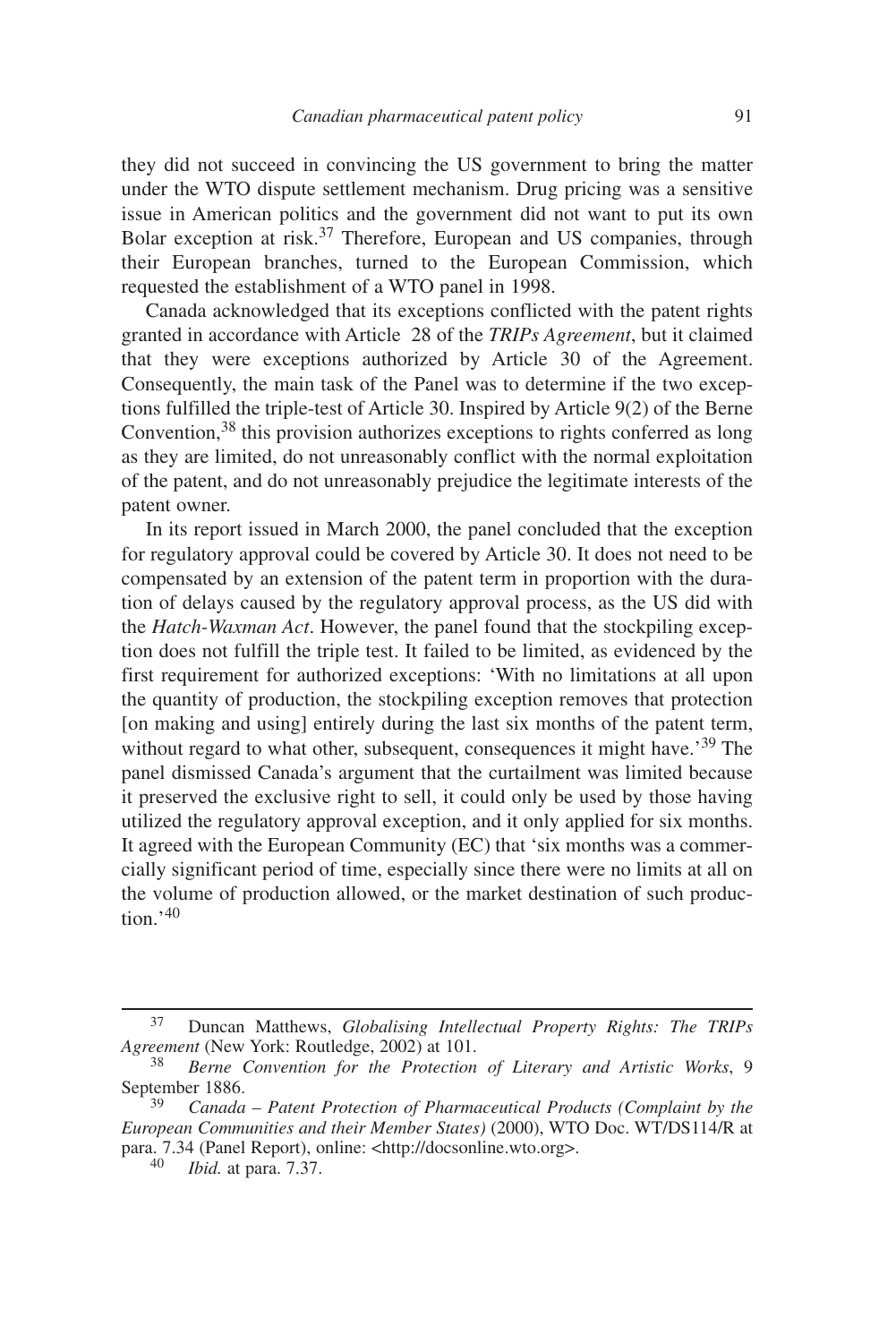Canada did not refer the dispute to the Appellate Body, complied with the Panel report, and amended its *Patent Act*. Since the stockpiling exception was introduced to compensate for the abandonment of its compulsory licensing regime for drugs, with its abrogation, Canada once again faced the prospect of a unbalanced patent system. This was even more the case if one considers the parallel maintenance of the *Patented Medicines (Notice of Compliance) Regulations*, <sup>41</sup> initially adopted to limit the effect of the regulatory approval and the stockpiling exceptions.

#### NOTICE OF COMPLIANCE (NOC) REGULATIONS

The *NOC Regulations* were adopted in 1993 in order to limit the likelihood of patent infringements by generic companies facilitated by the newly introduced early working and stockpiling exceptions.<sup>42</sup> The *NOC Regulations* are, from time to time, referred to as linkage regulations because they now require the Minister of Health ('Minister') to take into consideration the existing registered patents before issuing a Notice of Compliance (NOC) to a generic drug company after it has filed an Abbreviated New Drug Submission (ANDS). By filing an ANDS a generic drug company can only demonstrate the bioequivalence of its product with the brand-name drug. The company is thus exempted from undertaking the complete clinical trial process required to prove the safety and efficacy of a new drug.

Until recently, linkage regulations only existed in the US and Canada. This situation has now changed since different countries have entered into bilateral agreements with the US, where the US has made linkage regulations a component of these agreements. In consequence, Australia and different co-contracting developing countries have recently introduced linkage regulations into their national laws.43

According to the Regulations, when a brand-name company submits a NOC application or a supplement to its NOC application, it can join a list of patents to be registered on the patent registry. When a generic company files an ANDS it must inform the Health Minister of the existing registered patents, if any, pertaining to the brand-name drug to be copied. When the brand-name drug is still under patent, the generic company must either state that it is willing to wait until the patent expires before a NOC is issued for the generic drug

<sup>41</sup> SOR/93-133 [*NOC Regulations*].

<sup>42</sup> *Regulatory Impact Analysis Statement*, Canada Gazette 2006.I.1611.

<sup>43</sup> Judit Rius Sanjuan, 'Patent-Registration Linkage' (2006) Consumer Project on Technology, online: <http://www.cptech.org/publications/CPTechDPNo2Linkage. pdf>.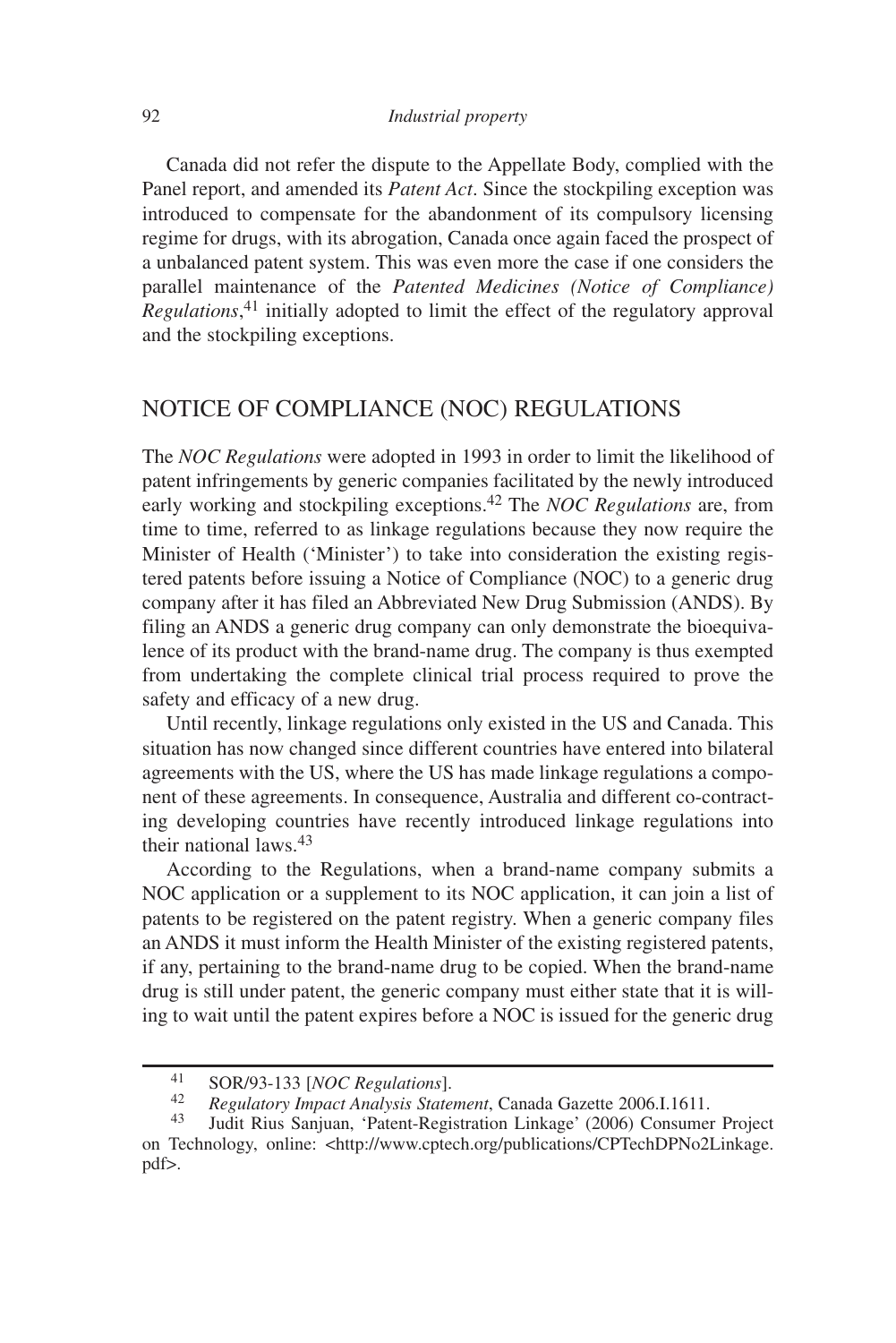or allege ('Notice of Allegation') that the registered patent has expired, is invalid or will not be infringed by the NOC's delivery.

Once the brand-name drug company is informed of this allegation, it can ask the Court for an order prohibiting the Minister from issuing a Notice of Compliance until after the expiration of the patent that is the subject of the Notice of Allegation. This prohibition would however not apply if the generic company has filed a NOC rather than an ANDS. In such case, the Minister would thus not be tied up by the existence of patents applying to the brandname product.<sup>44</sup>

The simple deposit of this request by the brand-name company triggers a 24-month delay before an NOC can be issued to the generic drug company except if, during that time, the patent expires or the Court renders its order. We underline here that, in this order, the Court is not allowed to assess the validity of patent(s) as it would do in patent infringement proceedings.<sup>45</sup> Consequently, it is possible that, following this order, a generic company be allowed to market its product and, afterward, be judged by another court to infringe an existing patent or, *vice versa*, a generic company could be prevented from marketing its product by this order but another court could conclude that the existing patents are invalid. The likelihood of such contradictory judgments provides high incentives for pharmaceutical companies to occupy the judicial system in Canada.<sup>46</sup>

Because the brand-name company's request to prevent the Minister from issuing a NOC to the generic company triggers a 24-month stay, its effect can be compared to the one of an automatic interlocutory injunction. This makes the Canadian patent policy particularly favorable to brand-name companies, considering that it is generally acknowledged that interlocutory injunctions are rarely granted to pharmaceutical companies in Canada. Effectively, in contrast to European courts, Canadian courts do not generally consider a loss of profit to be a criterion for granting an interlocutory injunction.<sup>47</sup> Nevertheless, during this suspension period, the Minister will examine the generic company's ANDS. This factor is crucial because it allows the generic company to obtain an NOC as soon as the 24-month delay elapse.

<sup>44</sup> *Bristol-Myers Squibb Co. v. Canada (Attorney General)*, [2005] 1 S.C.R. 533, 2005 SCC 26.

<sup>45</sup> *Merck Frosst Canada Inc. v. Canada (Minister of National Health and Welfare)* (1994), 55 C.P.R. (3d) 302 (F.C.A.).

<sup>46</sup> *Janssen-Ortho inc. v. Novopharm Ltd.* (2006), 57 C.P.R. (4th) 6, 2006 FC  $1234.$ 

<sup>47</sup> *American Cyanamid v. Ethicon*, [1975] A.C. 396 (H.L.); *Centre Ice Ltd. v. National Hockey League* (1994), 53 C.P.R. (3d) 34 (F.C.A.).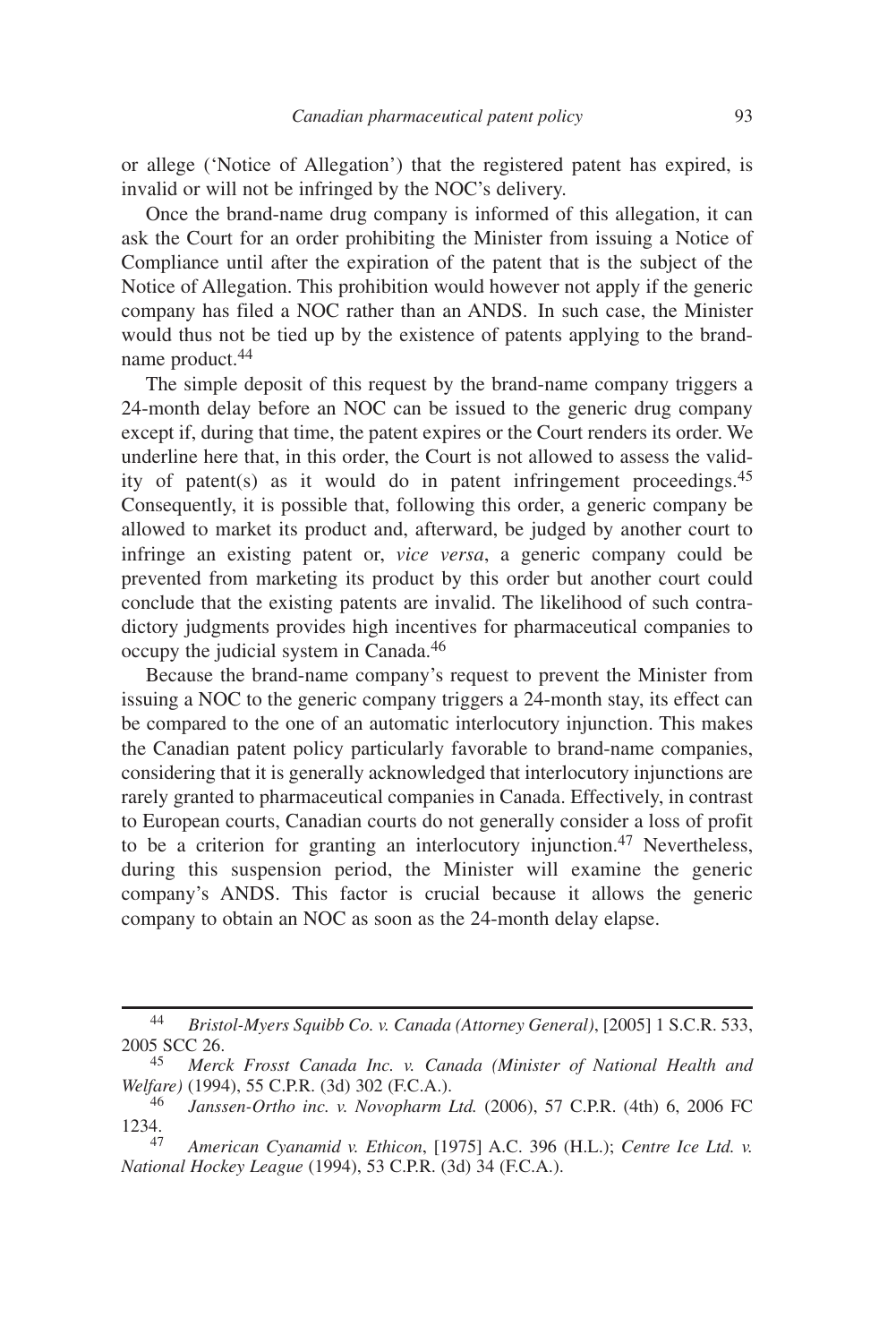Since their creation, the regulations have been highly criticized due to the existence of important pittfalls leading to evergreening practices by brandname drug companies. Rapidly, as also happened in the US, the industry developed different strategies for registering additional patents for marketed drugs or abused of the opposition process to prevent generic companies from obtaining an NOC approval. With this regard, the case *Ferring Inc. v. Canada*<sup>48</sup> provides a good illustration of the tactics used by the brand-name industry to extend its monopoly. In this case, Ferring tried to extend its monopoly by filing, on a strategic date, a supplement to its NOC for a change in the name of its product. This strategy was used to file, at the same time, a new patent list in order to remediate to the company's fault to file on time an additional patent to its product. Fortutely, this practice has been rejected by the Federal Court of Appeal which stated:

[15] Against this background, it is apparent that the only conclusion that can be drawn is that, as in BMS, the change in trade name was part of a strategy designed to overcome the time limitation within which a first person must file its patent list under section 4 of the *Patent Regulations*. As was pointed out in BMS, this strategy, if sanctioned by the Court, would render the time requirements embodied in section 4 meaningless.

In order to rebalance the Canadian patent policy, the government was thus forced to amend its regulations several times after their initial implementation. The first amendments were a response to the 1997 Report of the House of Commons Committee on Industry which recommended a regulatory reform to prevent abuses by the brand-name industry. After their introduction in 1998, the proportion of court orders prohibiting the Minister of Health from issuing an NOC to a generic company fell from 26 per cent to 9 per cent.<sup>49</sup> Among others, one of these amendments was aimed at shortening the suspension period, which was at that time 30 months, to 24 months.<sup>50</sup> In 2002, the  $\overline{a}$ Commission on the Future of Health Care in Canada<sup>51</sup> reported persisting concerns about still existing evergreening practices from the pharmaceutical industry. Also, due to the lack of clarity of the NOC Regulations, Canada was

<sup>48</sup> *Ferring Inc*. v*. Canada (Attorney General)* (2003), 26 C.P.R. (4th) 155, 2003  $FCA 274.$ 

<sup>49</sup> Dominique Valiquet, *The Patented Medicines (Notice of Compliance) Regulations* (Canada: Parlementary Information and Research Service, Law and Government Division, 4 May 2006) at 10.<br> $\frac{50}{2}$  Regulations Amending the Pat

<sup>50</sup> *Regulations Amending the Patented Medicines (Notice of Compliance) Regulations*, Canada Gazette 1998.II.1051.

<sup>51</sup> Commission on the Future of Health Care in Canada, *Building on Values – The Future of Health Care in Canada* (2002), online: <http://www.hc-sc.gc.ca/ english/care/romanow/index1.html> (Commissioner: Roy J. Romanow, Q.C.).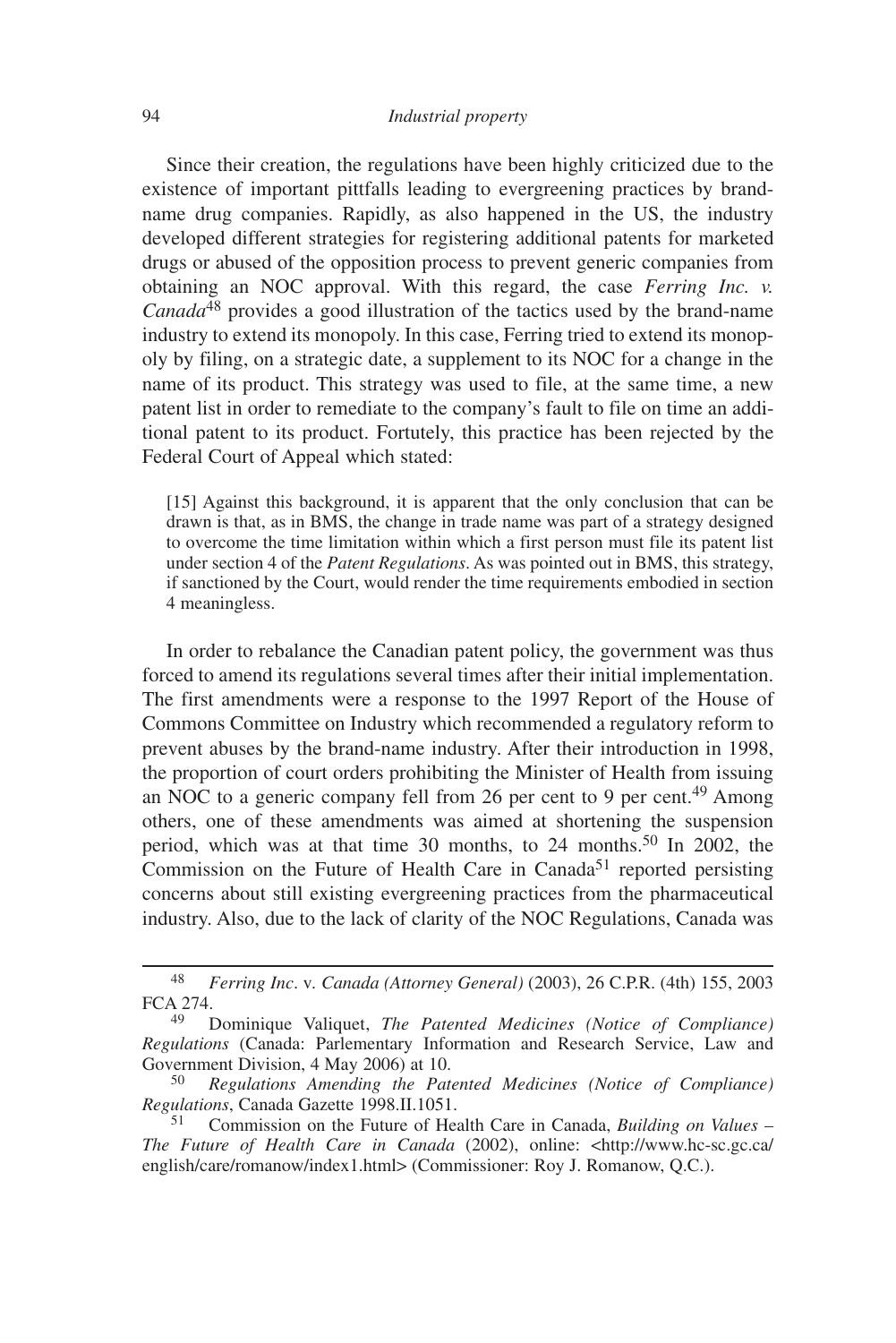faced with different judicial interpretations of the regulations.<sup>52</sup> In 2003, after the US proposed a modification to its own regulations, the House of Commons Standing Committee on Industry, Science and Technology entered into another reviewing process of the NOC regulations. It was in October 2006, both after a long negotiating process with industry stakeholders and the submission of proposals for modifications in 2004, that the government finally introduced important clarifications to the regulations.  $53$ 

In particular, it is now clear that to be listed on the patent registry, the patent list submitted by the patentee must be linked to the drug subject to the NOC application. Previously, it was unclear whether a company could submit a new list of patents when it filed a supplementary drug application for cosmetic changes to the drug, name change, or changes in manufacturing facilities.<sup>54</sup> Some companies benefited from this lack of clarity to continuously file new patents and thus, prevented generic drug companies from obtaining a NOC.<sup>55</sup> The new amendments also limit the type of patents that can be included in the registry. Since 2006, the patent must relate to: (1) a claim for the approved medicinal ingredient, (2) a claim for the approved formulation containing that medicinal ingredient, (3) a claim for the approved dosage form, or (4) a claim for an approved use of the medicinal ingredient.<sup>56</sup> The delay for registering new patents on the registry is also limited to 30 days after the patent is issued if the patent application was submitted to the patent office before the NOC application.57 This time limit was introduced in order to prevent brand-name companies, who had forgotten to register the patents attached to their drug at the time they had filed their NOC, from adding these patents to the registry. Finally, to limit the number of Notice of Allegation's requirement for generic companies, the amendments provide that the register will be 'frozen' from the time a generic drug company files a NOC application. Consequently, this modification impedes brand-name companies from submitting new patents after the generic company's NOC application to force it to constantly send new Notices of Allegation.58

<sup>52</sup> Federal Trade Commission, *Generic Drug Entry Prior to Patent Expiration: An FTC Study* (Washington: Federal Trade Commission, July 2002) at i, online: <http://www.ftc.gov/os/2002/07/genericdrugstudy.pdf>.

<sup>53</sup> *Regulations Amending the Patented Medicines (Notice of Compliance) Regulations*, Canada Gazette 2006.I.1611.

<sup>54</sup> *Ferring Inc. v. Canada*, *supra* note 48; *Hoffmann-La Roche Ltd. v. Canada (Minister of Health)* (2005), 40 C.P.R. (4th) 108, 2005 FCA 140.

<sup>55</sup> *Ferring Inc. v. Canada*, *ibid.*; *Hoffmann-La Roche Ltd. v. Canada*, *ibid*. <sup>56</sup> *Regulations Amending the Patented Medicines (Notice of Compliance)*

*Regulations*, *supra* note 53, s. 4(2).

<sup>57</sup> *Ibid*., s. 4(6).

*Ibid.*, s. 5(4).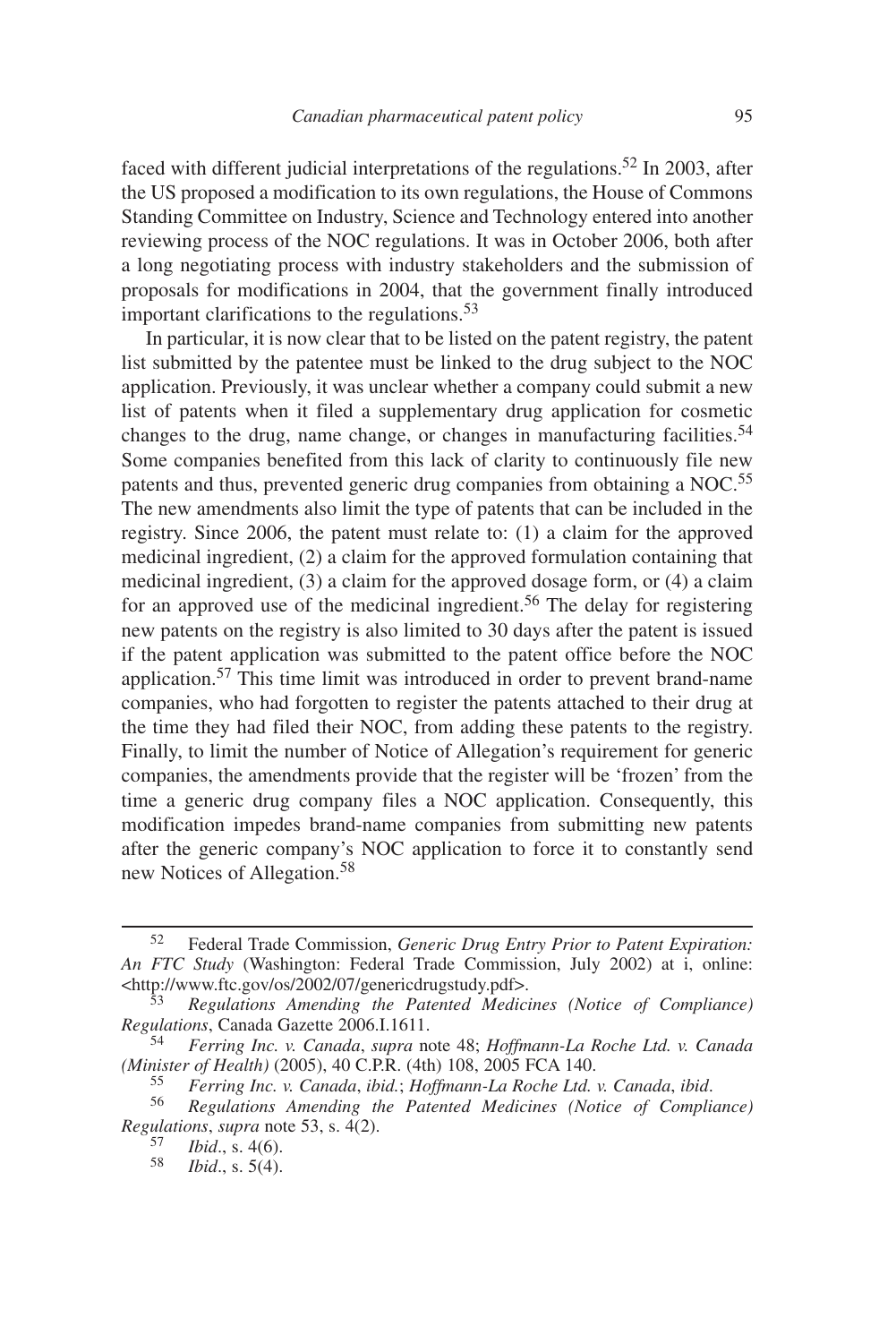By clarifying the NOC Regulations, it is the Canadian government's hope that they will finally reach their objective of creating a balance between the promotion of R&D in the pharmaceutical industry, through a strong IP protection, and access to generic and affordable drugs. Only the future can tell whether or not this will occur. For now, it can be noted that discrepancies still exist within the regulations. In particular, nowhere in the regulation is the Minister granted the power to withdraw a patent from the registry if it is qualified as invalid by the Court. Consequently, this forces generic companies to file a Notice of Allegation for the drug, although the patent registered for it has been judged as invalid in a previous opposition process.

If the future reveals the Canadian government's failure to reach its objective, it would probably be the time to consider different avenues for balancing the Canadian patent policy. Considering the US trade pressures on countries for implementing linkage regulations, it would, however, be surprising if Canada would abrogate its NOC Regulations. However, different options could be offered. For example, Canada could follow the US example where brand-name companies only benefit from a single 30-month waiting period for each new drug subject to a new drug application.<sup>59</sup> The 24-month delay in Canada could be shortened to the average generic approval time in Canada, which is about 17 months. $60$  On the contrary, the future could theoretically reveal abuses by generic companies. This last aspect is seldom mentioned in discussions of linkage regulations. It must not be forgotten that these regulations aim at limiting patent infringements. If they accomplish their role without strengthening the brand-name industry's monopoly, they should be considered a good tool to free up the judicial system.

#### TERM OF PROTECTION

Members of the Paris Union are free to determine the term of protection. In the 1980s, the duration varied extensively from one country to another, and sometimes between fields of technology, ranging from 3 to 20 years and calculated either from the filing date of the application or the date of the grant. Canada and its southern neighbour had offered a protection of 17 years, calculated from the grant of the patent in any field of technology. But the Canadian legislation was amended twice to modify this term of protection.

<sup>59</sup> *Federal Food, Drug, and Cosmetic Act*, 21 U.S.C.S. § 355 (2005),  $(j)(5)(B)(iii)$ .

<sup>60</sup> Health Canada, *Therapeutic Products Directorate (TPD) – 2004 Annual Drug Submission Performance Report – Part I* (24 April 2005) at 31, online: <http://www.hc-sc.gc.ca/dhp-mps/prodpharma/applic-demande/docs/perform-rendement/ar-ra/tpd\_dpt\_annual\_annuel\_04\_e.html>.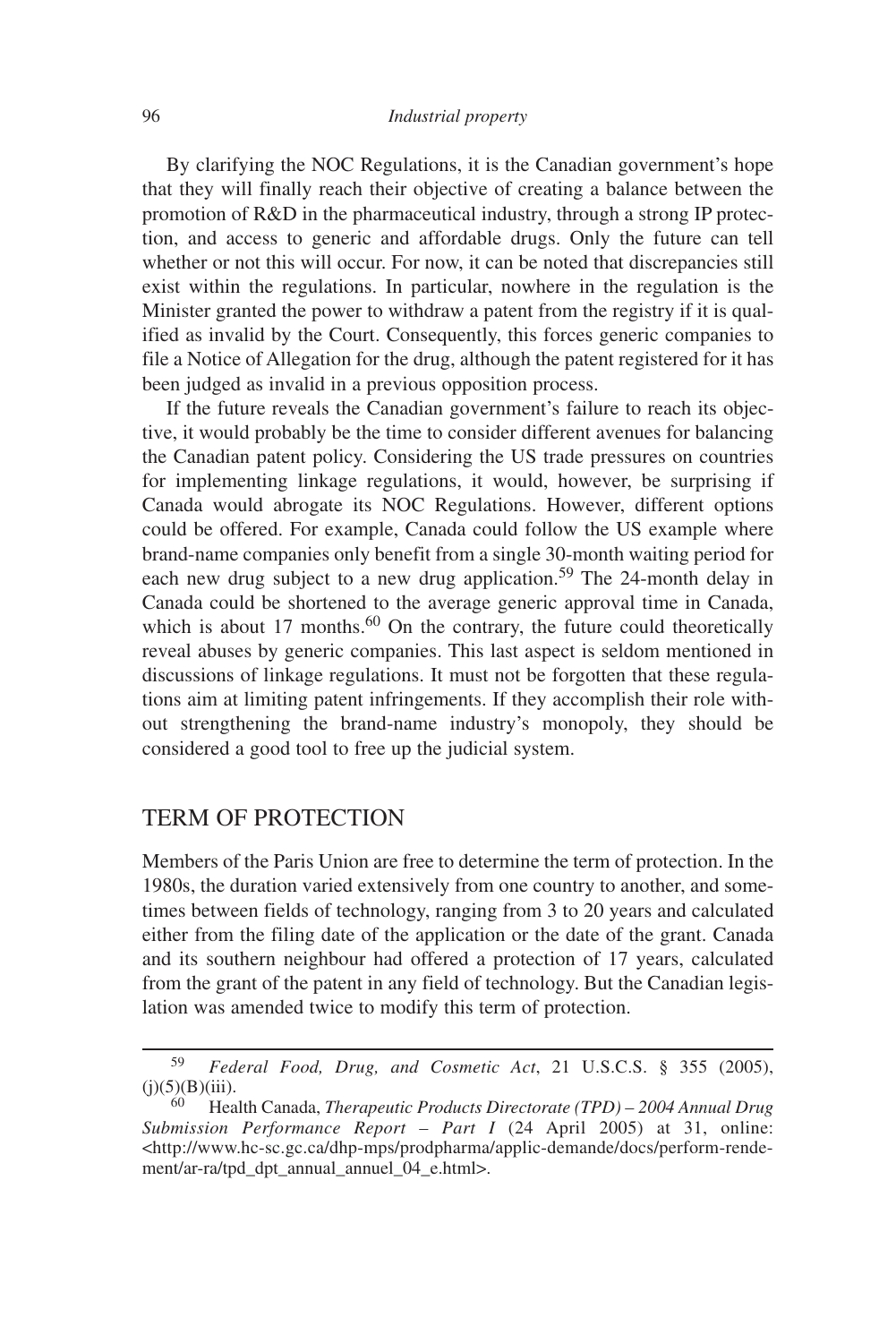The first and most important amendment entered into force in 1989. It moved to a term of protection of 20 years from the filing date for patents filed after 1 October 1989. In other words, these 'New Act patents' could benefit from a longer effective term of protection if the period between the filing and the granting was less than three years. For 'Old Act patents', filed before 1 October, the term remained unchanged.

Contrary to most legislative amendments to the Canadian *Patent Act*, this change in term of protection was not externally dictated. Even *NAFTA*, signed in 1992, left some flexibility to its signatories by providing that the term of protection should be 'at least 20 years from the date of filing or 17 years from the date of grant'.61 The US took advantage of this flexibility and adopted the 20-year standard only in 1995, to comply with the *TRIPS Agreement*. In fact, the 1989 change in the term of protection was adopted, together with the firstto-file principle, early publication of applications, and deferred examination, to simplify administrative procedures and increase the predictability of the patent system.

The Canadian term of protection came under the international spotlight in 1999 when the US filed a complaint with the WTO dispute settlement mechanism. The US claimed that the term of protection available for the 'Old Act patent' did not comply with Article 33 of the *TRIPs Agreement*, which requires that 'the term of protection available shall not end before the expiration of a period of twenty years counted from the filing date.' It argued that Canada should protect patents filed before 1 October 1989 for a duration of 20 years from the filing date or 17 years from the grant date, whichever is longer. It estimated that over 66,000 'Old Act patents', including 33,000 from US applicants, would expire sooner than would be the case if Canada had provided a term of 20 years from filing.<sup>62</sup> Despite these impressive numbers, the real issue under this dispute was related to some 30 commercially significant drugs.<sup>63</sup>

Canada's main argument was that an 'effective' term of protection of 17 years is equivalent to a nominal term of 20 years and, therefore, consistent in substance with Article 33. Canada made this assertion based on the fact that the administrative procedures between the filing date and the issuance date could exceed three years, making a term of 20 years 'available' to patent holders. The

<sup>61</sup> *NAFTA*, *supra* note 23, Article 1709(12).

<sup>62</sup> *Canada* – *Term of Patent Protection* (2000), WTO Doc. WT/DS170/R at para 6.60 (Panel Report).

Industry Canada, News Release, 'Government Tables Amendments to Bring Patent Act Into Conformity with WTO Agreement' (20 February 2001), online: <http://www.ic.gc.ca/cmb/welcomeic.nsf/ffc979db07de58e6852564e400603639/8525 6779007b82f4852569f9006a56c7!OpenDocument>.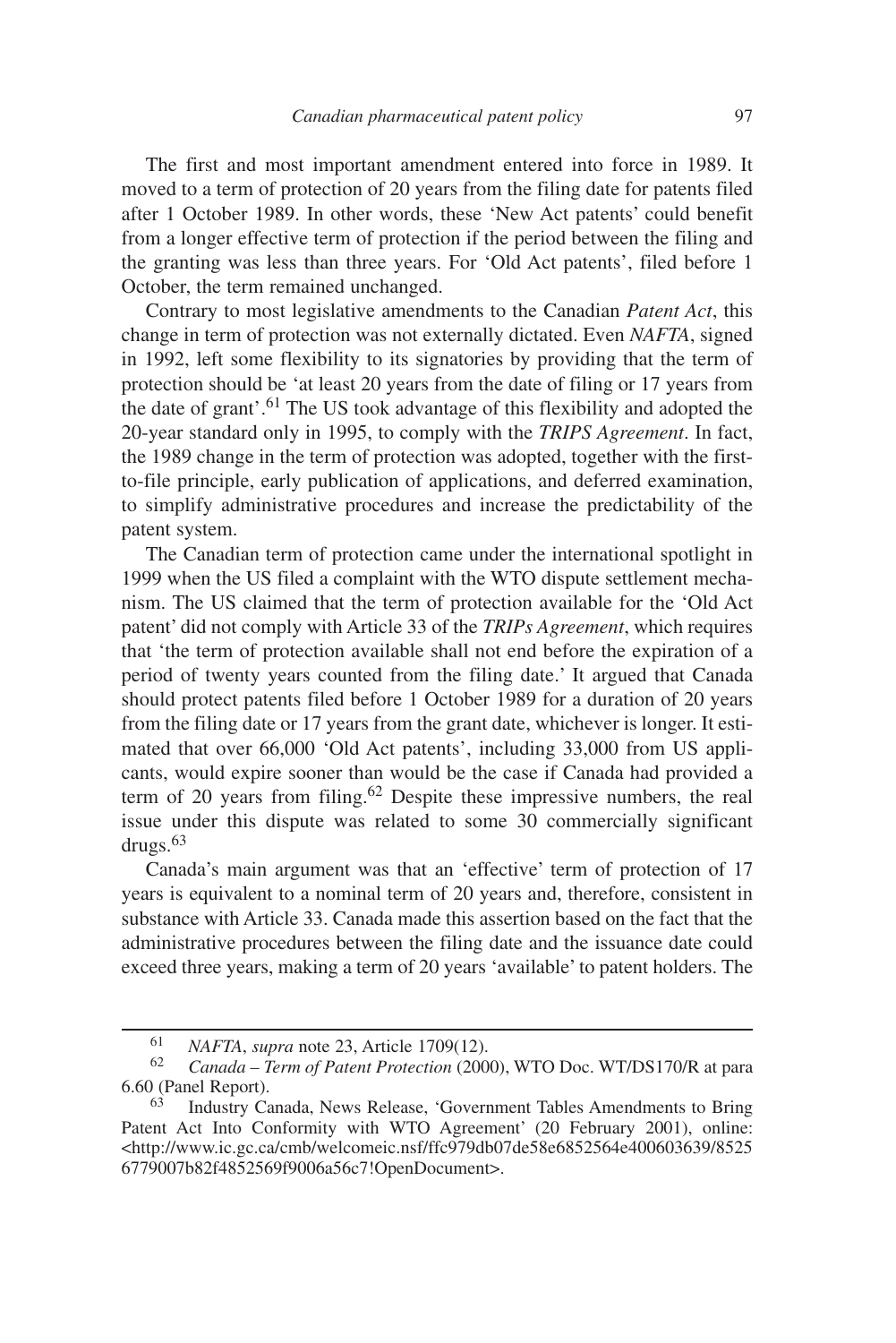Panel and Appellate Body dismissed Canada's arguments, stating that the notion of an 'effective' term of protection was not supported by Article 33, and that making a term of protection 'available' is a matter of legal right and certainty.64 They concluded that the term of protection for 'Old Act patents' is inconsistent with Article 33 of the *TRIPs Agreement*. In 2001, Canada complied with the Appellate Body's recommendations and amended its *Patent Act* to entitle 'Old Act patents' to the longer term of 17 years from the date of the grant or 20 years from the date of filing.

Since the time-period between the filing date and the granting date is sometimes longer than three years, especially in Canada, the effective patent term could be shorter than it would have been prior to the 1989 amendment.<sup>65</sup> To avoid this problem, the US adopted the *Patent Term Guarantee Act*<sup>66</sup> in 1999 and extended the term of protection in the event that issuance was delayed due to a secrecy order, interference, or successful appellate review. This measure has the effect of ensuring a term 17 years from the granting of the application, even though the US has formally converted to a standard of 20 years from the application's filing. Although Canada did not follow this model and does not compensate any delays in examination, it followed and even surpassed the US model on data protection.

#### DATA PROTECTION

Data protection in Canada was intended to implement Canada's *NAFTA* obligations, which require signatories to provide a minimum of a 5-year protection against the unfair commercial use of undisclosed tests or other data submitted by a pharmaceutical company in order to obtain a new drug submission (NDS) approval.67 The main objective of this protection is to grant a protection to the company of the investments made in the development of the product by allowing a period of market exclusivity. This market exclusivity must be distinguished from the one resulting from patent rights. The result of such protection is to prevent generic drug companies from obtaining an abbreviated new drug's

<sup>64</sup> *Canada – Term of Patent Protection* (2000), WTO Doc. WT/DS170/AB/R at paras. 80–101 (Appellate Body Report).<br>65 Biotechnological Intellectual

<sup>65</sup> *Biotechnological Intellectual Property and the Patenting of Higher Life Forms*, Consultation Document (Ottawa: Canadian Biotechnology Advisory Committee, 2001) at 16, online: <http://cbac-cccb.ca/epic/site/cbac-cccb.nsf/vwapj/ Consultation\_IP\_e.pdf/\$FILE/Consultation\_IP\_e.pdf>.

<sup>66</sup> *Patent Term Guarantee Act of 1999*, Pub. L. No. 106-113, § 4401-4405, 113 Stat. 1501.

<sup>67</sup> *NAFTA*, *supra* note 23, Article 1711(5)–(6).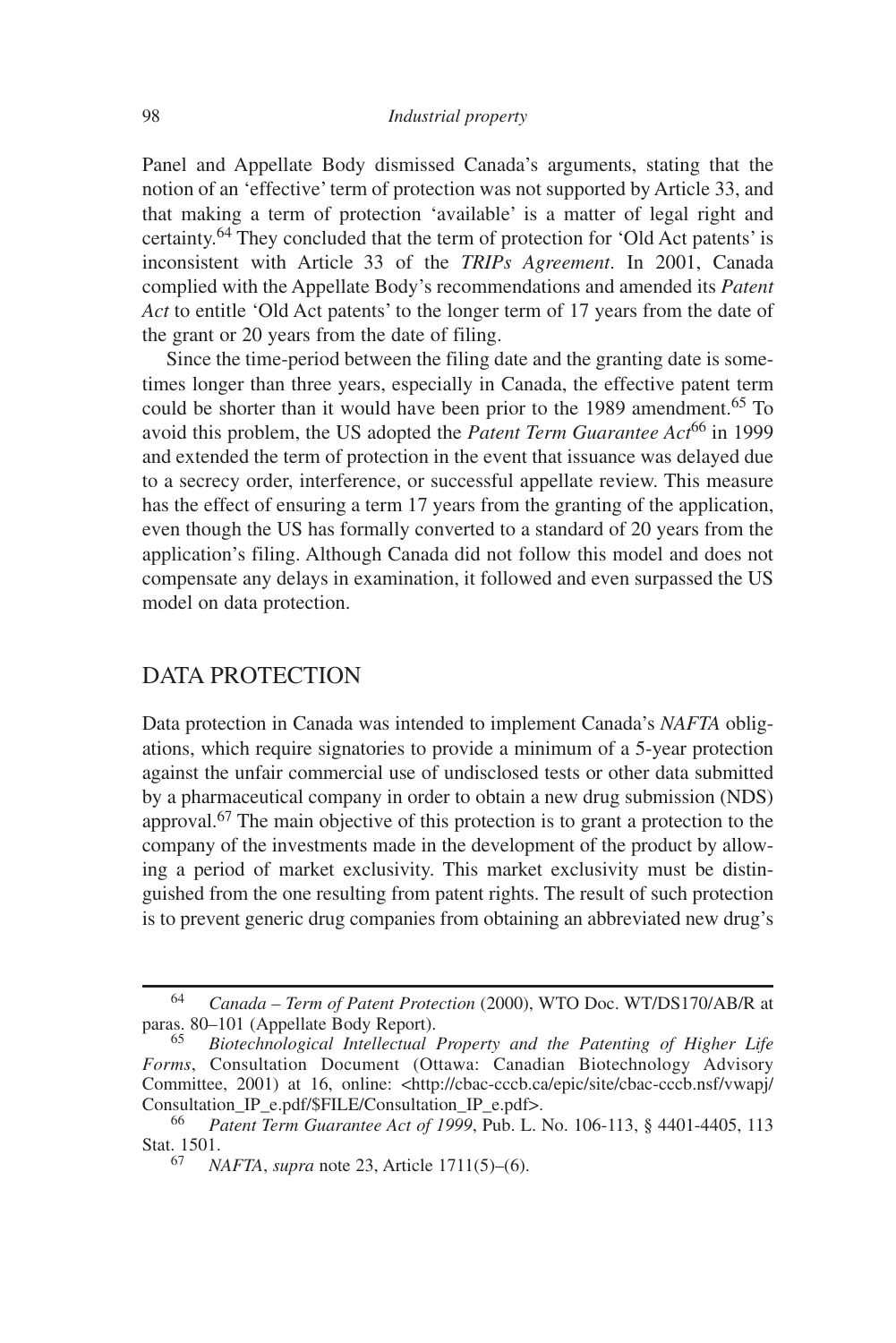approval until the period of protection expires. The underlying reasoning is that, to prove the bioequivalence of its product with the brand-name one, a generic company must refer to the data submitted by the brand-name company in its NDS (this data demonstrates the safety and efficacy of the new drug). Therefore, until the data protection expires, this comparison is impossible.

Before 2006, Canada granted a 5-year data protection to brand-name companies from the date of their first NOC. This protection was, however, considered ineffective due to the interpretation given to the protection in *Bayer Inc. v. Canada (Attorney General)*. <sup>68</sup> In this case, it was held that the protection is not triggered if the generic drug company can demonstrate the bioequivalence of its product without requiring the Minister to consult the data submitted by the brand-name company. Since this situation was common, the protection was seldom applied.

At the end of 2006, following pressures from the pharmaceutical industry and allegations that Canada was not following its international obligations<sup>69</sup> the government modified its regulations and introduced an 8-year data protection with the possibility for generic companies to file an ANDS two years before the expiration of the protection.<sup>70</sup> In the case of pediatric drugs, the protection is prolonged for 6 months. The possibility for a generic drug company to file an ANDS two years before the protection ends reflects the Canadian government's effort to facilitate generic entry. During these two years, it is possible for the Minister to review the ANDS application, thus, making possible the marketing of the generic drug immediately after the data protection expires.

The Canadian data protection model is somewhat peculiar. It is difficult to trace the impetus of the choice to grant an 8-year data protection, when *NAFTA* requires a minimum of 5 years (and it is still unclear whether the previous existing 5-year data protection in Canada, as applied by the *Bayer* decision, effectively contradicted *NAFTA*). Actually, the Canadian data protection seems to result from somewhat of an average of the data protection periods existing in the US and in European countries. The former offers a 5-year data protection to its industry, while the latter offers ten years.<sup>71</sup> It would have

<sup>68</sup> *Bayer Inc.* v. *Canada (Attorney General)*(1998), 84 C.P.R. (3d) 129, [1999] 1 F.C. 553 (F.C.T.D) [*Bayer*].

<sup>69</sup> Pharmaceutical Research and Manufacturers of America (PhRMA), *Special 301 Submission* (2003).

<sup>70</sup> *Regulations Amending the Food and Drug Regulations (Data Protection)*, Canada Gazette 2006.I.1598.<br><sup>71</sup> Drug Price Connet

<sup>71</sup> *Drug Price Competition and Patent Term Restoration Act of 1984*, Pub. L. No. 98-417, 98 Stat. 1585 (codified as amended 21 U.S.C. §355 (1994)) and EC, *Council Regulation (EEC) No 1768/92 of 18 June 1992 concerning the creation of a supplementary protection certificate for medicinal products*, [1992] O.J. L. 182/1.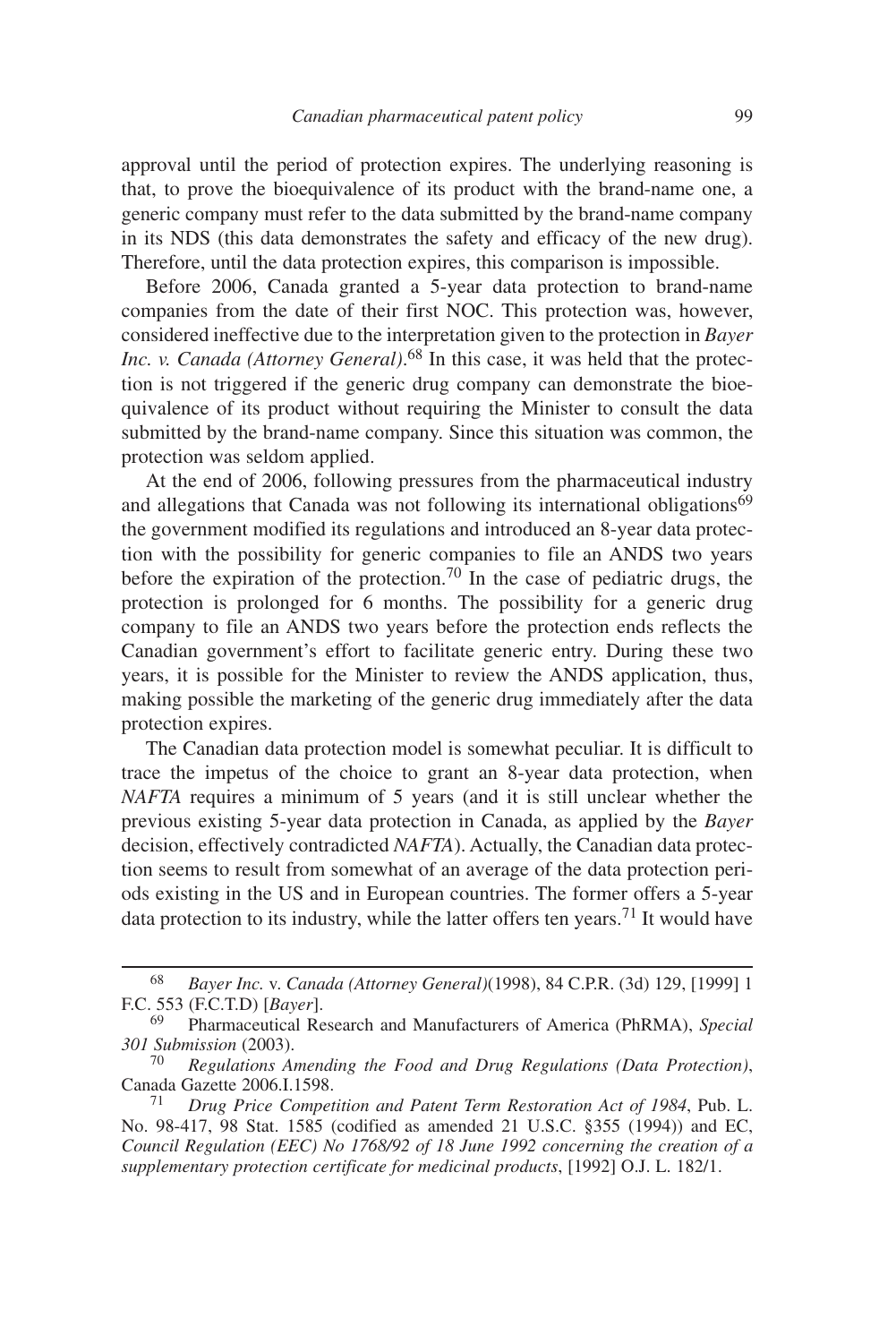been interesting to compare cost-benefit analyses demonstrating the positive impact of an 8-year data protection, versus 5 years, on R&D investments in Canada. If these analyses exist, the government has not published them.

Fortunately, the impact of data protection in term of access to medicines is still fairly limited. The protection only grants a period of market exclusivity for non-patented drugs or for drugs for which the patent expires before the end of the 8-year data protection. However, in the former case, data protection might soon represent a problem due to the emergence of out-of-patent biologic drugs, for which companies now decide to rely on trade secrets.

## CANADA'S ACCESS TO MEDICINES REGIME

This chapter begins and ends with an analysis of two different Canadian regimes for compulsory licensing in the pharmaceutical sector. As mentioned earlier, the first regime was intended to improve access to medicines for Canadians and was abolished in 1993 in order to comply with Canada's international obligations. In contrast, the second regime that is described in this section is intended to improve access in developing countries and was establish to implement a WTO decision.

The WTO decision that Canada implemented was adopted on 30 August 2003, on the eve of the Cancun Ministerial Conference. Although the *TRIPs Agreement* allows WTO members to issue compulsory licenses, countries with insufficient manufacturing capacities in the pharmaceutical sector cannot make effective use of them. WTO members also face difficulties importing pharmaceutical products manufactured under compulsory licenses because Article 31(f) of *TRIPs* provides that they must be 'authorized predominantly for the supply of the domestic market of the Member authorizing such use.' The August 2003 decision 'waived' under specific conditions, this restriction on exports to countries that cannot manufacture the pharmaceuticals themselves.

On 26 September 2003, the Canadian government was the first WTO member to announce its intention to implement the 2003 WTO decision. This announcement was partly the result of pressure from the Canadian Generic Pharmaceutical Association and Canadian activists, including Stephen Lewis, the UN Special ambassador for HIV/AIDs. It was above all the result of a few individual leaders inside the Jean Chrétien government which, in the last months of its 10-year reign, wanted to leave a positive legacy, including assistance for African countries. The government promptly drafted a bill, sought advice from the industry and selected NGOs, and made sure that the Bill C-9, oddly named the *Jean Chrétien Pledge to Africa*, would be enacted prior to the 2004 general elections.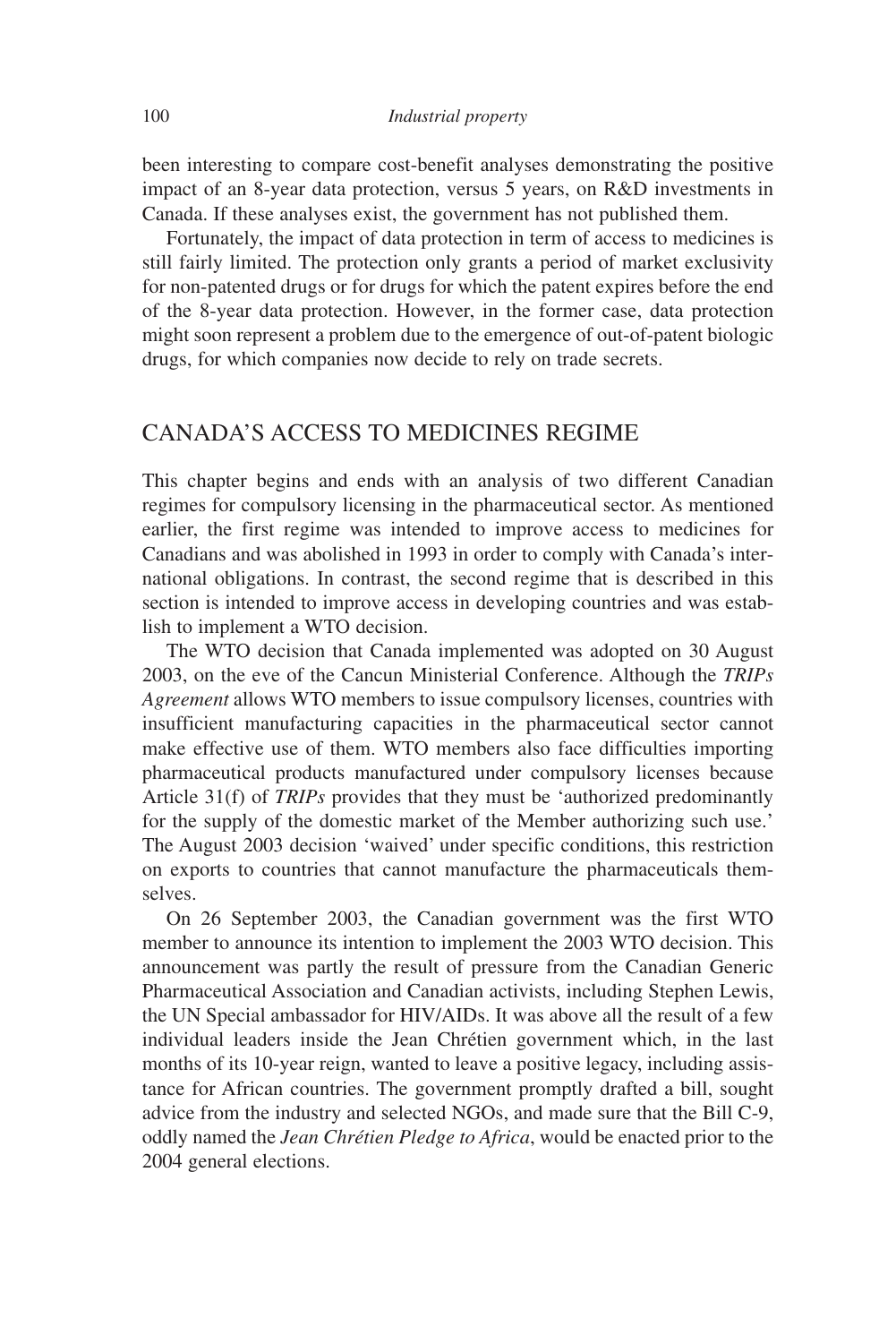The Canadian government had little flexibility in the drafting of its bill since it was bound by the numerous conditions already negotiated in the 2003 WTO decision. Nevertheless, the Canadian legislation clarified some ambiguities and included additional restrictions.72 With the objective of improving access to medicines in developing countries, the royalty rate is linked to the ranking of the importing country on the UNDP Development Index; the requisite negotiations over a possible voluntary licence between the generic producer and the patent holder are limited to 30 days; the regime is open to least-developed countries and other developing countries that are not WTO members; and NGOs authorized by the government of the importing country are considered eligible purchasers. On the other hand, to maintain the integrity of its patent system, pharmaceutical products that can be manufactured and exported under this regime are restricted to a specific list; the term of compulsory licences is limited to a 2-year cap with the possibility of one easily obtained renewal; and patent holders may apply for a court order terminating a compulsory licence or ordering a higher royalty on the grounds that a generic company's contract with a purchaser is commercial in nature. Another controversial provision of the Canadian legislation is the requirement that a drug manufactured solely for export undergo a Canadian regulatory approval process. These features are the most significant aspects that do not typically appear in legislations of other WTO members who implemented the August 2003 Decision, including Norway, India, Korea, China, and the European Union.

Although legislations implementing the August 2003 decision are slightly different, none of them were used at the time of writing this chapter. This lack of effectiveness brought Canada's Access to Medicines Regime from initial warm reactions to criticism, especially from the NGO community. Among the explanations frequently mentioned for its ineffectiveness are the procedural burdens that dissuade generic producers, the lack of capacity and information in potential importing countries, and the competition from other exporting countries, including India and China. These issues and potential amendments are currently under discussion by the government and the Canadian Parliament, since the law is under review. Although Canada's Access to Medicines Regime is one of the last innovations of the Canadian patent system, it may well be the target of the next amendment to the *Patent Act*.

<sup>72</sup> Richard Elliott, 'Pledge and Pitfalls: Canada's Legislation on Compulsory Licensing of Pharmaceuticals of Export' (2006) 1:1 International Journal of Intellectual Property Management 94; Matthew Rimmer, 'The Jean Chrétien Pledge to Africa Act: Patent Law and Humanitarian Aid' (2005) 15:7 Expert Opinion on Therapeutic Patents at 889.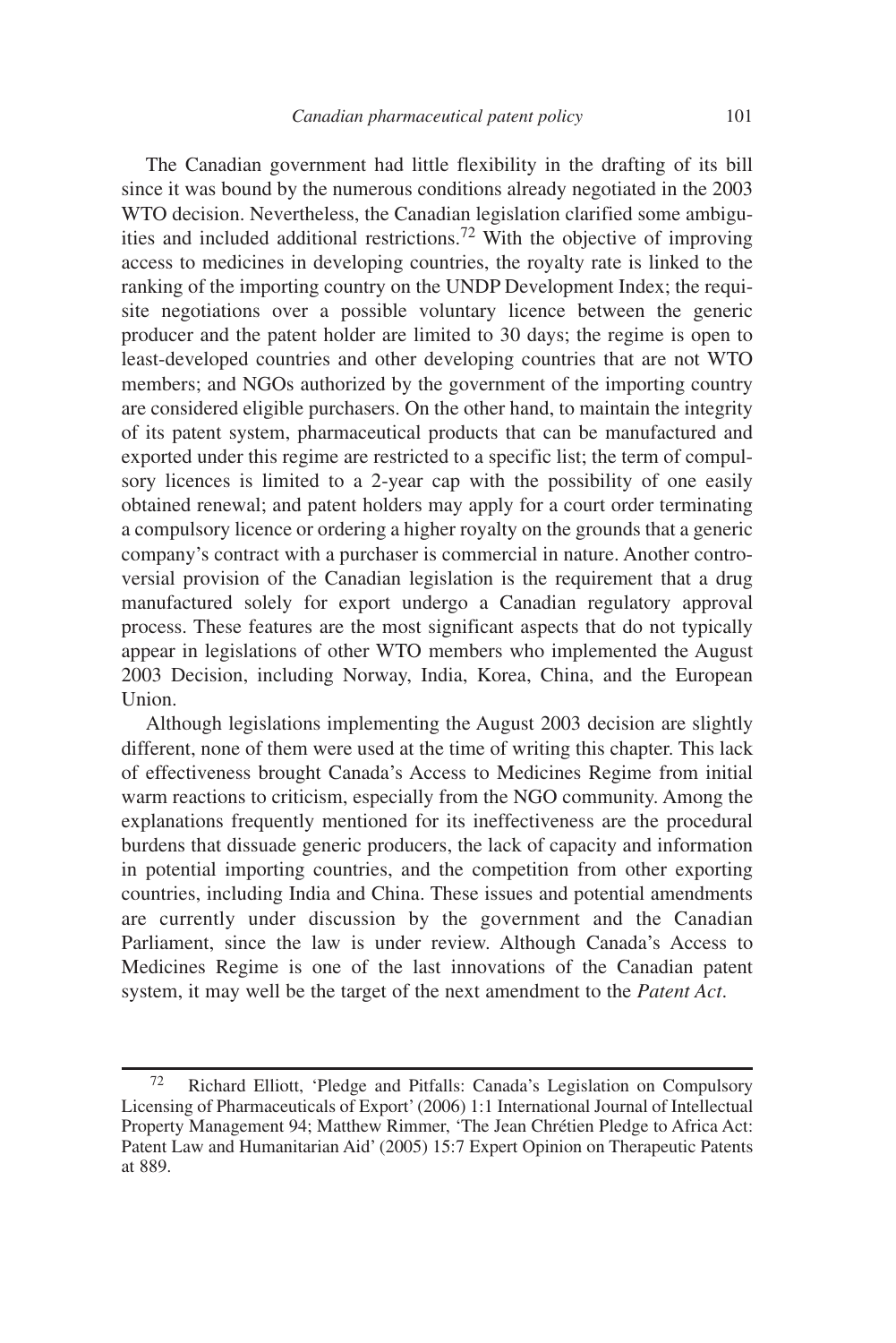#### **CONCLUSIONS**

To conclude, the Canadian patent policy history is rich with examples demonstrating the Canadian government's efforts in promoting the equilibrium between R&D investments and consumers'access to medicines. Limits to compulsory licenses rights, NOC Regulations and data protection are all different components of the Canadian patent policy aimed at promoting the interest of the pharmaceutical industry with, as justification, positive effects on R&D investments. On the other hand, other components of the policy, such as the PMPRB; the Canadian refusal for adopting a patent term restoration; the possibility for a generic company to file an ANDS two years before the end of the data protection; and the early working exception all exist to promote access to medicines in Canada.

Our study, being law oriented, does not provide empirical data for assessing the effectiveness of each of the Canadian patent policy aspects in reaching the Canadian government's equilibrium goal. However, the fact that R&D in Canada is increasingly focused on clinical trials, combined with the relatively small size of the Canadian market, $^{73}$  leaves us questioning whether the patent policy could ever, in practice, represent an effective tool for promoting R&D. However, it certainly contributed to promote access to pharmaceutical drugs. Canadian prices for patented medicines consistently decreased from 1987 to 1994, when prices stabilized up to 10 per cent below the median in seven comparative countries.74 Simultaneously, the generic industry flourished and increased the export of its products to the US.<sup>75</sup>

Given the priorities of the Canadian society for access to pharmaceutical product, the modest amount of investment in pharmaceutical R&D, and the trading perspectives for generic industry, it appears that Canada shares significant characteristics with large developing countries. Like most of them, the Canadian government had a defensive approach at the WTO and strengthened its patent system to comply with international trade treaties.

Nevertheless, some new characteristics of the Canadian regime are puzzling. In that respect, we recommend the undertaking of an in-depth economic analysis of the usefulness of the NOC regulations and of the 8-year data protection, particularly in the context where the government is not compelled by any agreements to have these regulations as part of its patent policy. In addition, considering the new emergence of biomedicines, where it is recognized that the 'product is the process', we are worried that the PMPRB's role might become limited in the next few years. These products,

<sup>73</sup> Paris & Docteur, *supra* note 25.

 $^{74}$  *Ibid.* at 15.<br> $^{75}$  *Ibid.* at 60.

*Ibid.* at 69.